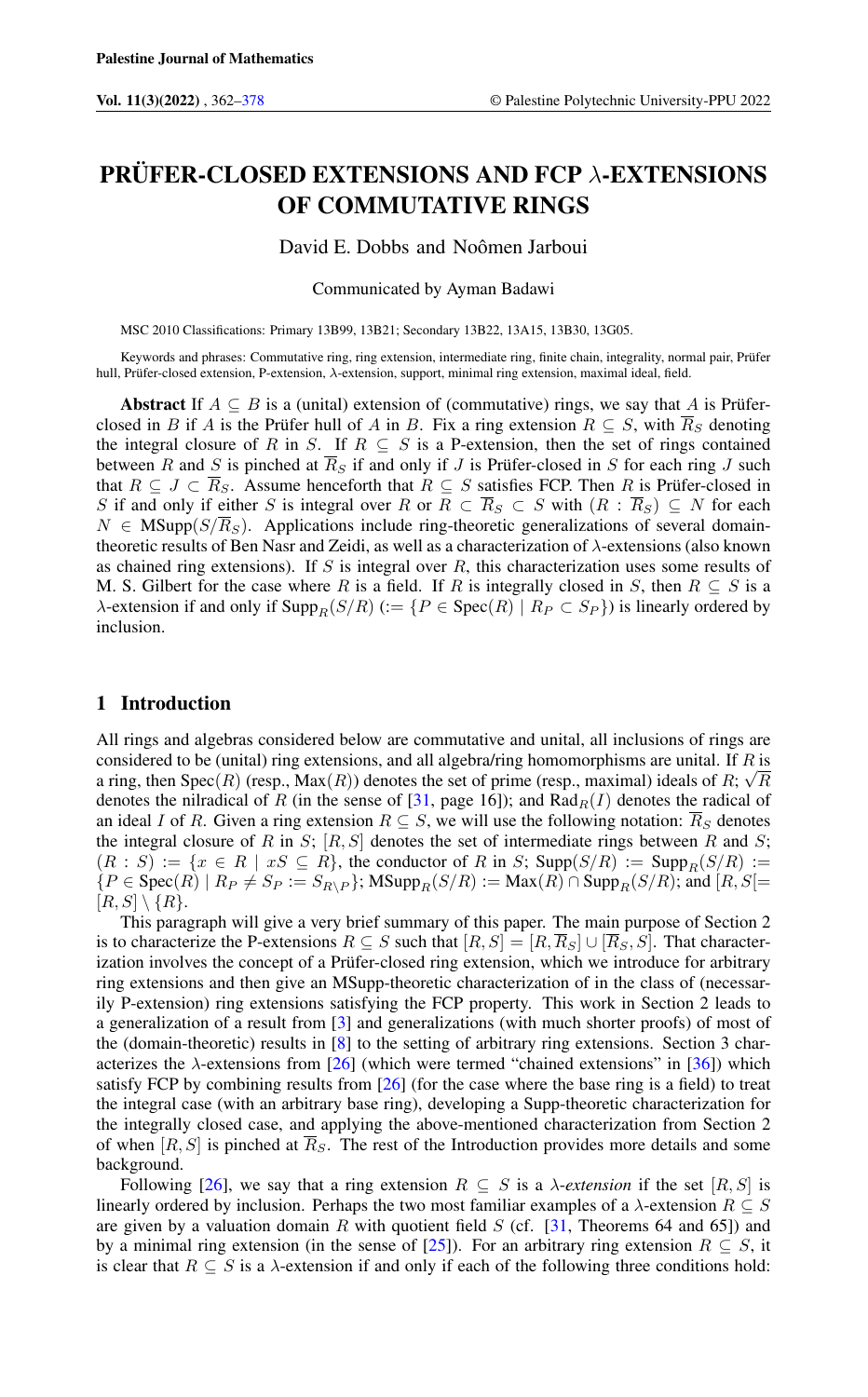$R \subseteq \overline{R}_S$  is a  $\lambda$ -extension;  $\overline{R}_S \subseteq S$  is a  $\lambda$ -extension; and  $[R, S]$  is pinched at  $\overline{R}_S$  (in the sense that  $[R, S] = [R, \overline{R}_S] \cup [\overline{R}_S, S]$ . Going significantly beyond this triviality, G. Picavet and M. Picavet-L'Hermitte showed in [\[36,](#page-15-3) Proposition 5.3] that the second condition is equivalent to  $\overline{R}_S \subseteq S$ being a Prüfer-Manis extension (in the sense of [\[32\]](#page-15-5)). Our main purpose here is to deepen our understanding of  $\lambda$ -extensions  $R \subseteq S$  by characterizing each of the above three conditions in case  $R \subseteq S$  satisfies FCP. (Recall that a ring extension is said to satisfy FCP if, when [R, S] is viewed as a poset under inclusion, each chain in  $[R, S]$  is finite. To motivate the partitioning of this project in conjunction with the condition that  $[R, S]$  is pinched at  $\overline{R}_S$ , recall the result [\[19,](#page-15-6) Theorem 3.13] that a ring extension  $R \subseteq S$  satisfies FCP if and only if both  $R \subseteq \overline{R}_S$  and  $\overline{R}_S \subseteq S$  satisfy FCP.) The next three paragraphs summarize our work here. The first and second of those paragraphs concern the third condition that was mentioned above, how our work on that condition connects to the titular "Prüfer-closed" concept that is being introduced here, and how the two main theorems in Section 2 serve to generalize many of the results of Ben Nasr and

Zeidi in [\[8\]](#page-15-1) from the setting of integral domains to that of arbitrary (commutative) rings. The following paragraph (after those two paragraphs) summarizes our work in Section 3 on the first and second conditions, as well as where the reader can see how the individual pieces are put together to characterize the  $\lambda$ -extensions satisfying FCP.

Section 2 is devoted to studying the ring extensions  $R \subseteq S$  such that  $[R, S]$  is pinched at  $R<sub>S</sub>$ . (Earlier studies of these extensions appeared in [\[8\]](#page-15-1) and [\[13\]](#page-15-7); we say more about how our present work relates to those papers in the next paragraph.) Recall from [\[28,](#page-15-8) Theorem 1] and [\[12\]](#page-15-9) that an element  $s \in S$  is called *primitive* over R if s is a root of some polynomial in  $R[X]$ whose coefficients generate the unit ideal of  $R$  (equivalently, if  $s$  is a root of some polynomial in  $R[X]$  at least one of whose coefficients is 1); and that if each element of S is primitive over R, then  $R \subseteq S$  is said to be a P-*extension*. If R is an integral domain with quotient field K, then  $R \subseteq K$  is a P-extension if and only if the integral closure of R (in K) is a Prüfer domain [\[28,](#page-15-8) Theorem 5]. In [\[32\]](#page-15-5), Knebusch and Zhang introduced the following concept, which can be considered as a relativization of the concept of a Prüfer ring. A ring extension  $R \subseteq S$  is called a *Prüfer extension* if  $R \subseteq T$  is a flat epimorphism (in the category of commutative rings) for each  $T \in [R, S]$ . Any Prüfer extension is integrally closed. It is noteworthy that a ring extension  $R \subseteq S$  is a P-extension if and only if  $\overline{R}_S \subseteq S$  is a Prüfer extension: cf. [\[7,](#page-15-10) Corollary 1] or [\[37,](#page-15-11) Theorem 2.3]. (This is a far-reaching generalization of the above-mentioned result of Gilmer and Hoffmann [\[28,](#page-15-8) Theorem 5].) For an arbitrary ring extension  $R \subseteq S$ , it was proved in [\[32,](#page-15-5) Theorem 5.2, page 47] that a ring extension  $R \subseteq S$  is a Prüfer extension if and only if  $(R, S)$ is a normal pair. (Recall from [\[10\]](#page-15-12) that if  $R \subseteq S$  are rings, then  $(R, S)$  is called a *normal pair* if the ring extension  $T \subseteq S$  is integrally closed for each  $T \in [R, S]$ . Normal pairs have been extensively studied: cf. [\[4,](#page-14-2) [7,](#page-15-10) [10,](#page-15-12) [22,](#page-15-13) [23,](#page-15-14) [30\]](#page-15-15). The above "noteworthy" result has the important consequence that a ring extension  $R \subseteq S$  is integrally closed and a P-extension if and only if  $(R, S)$  is a normal pair.) Recall also from [\[32\]](#page-15-5) that any ring extension  $R \subseteq S$  has a maximum Prüfer subextension  $R \subseteq \tilde{R}^S$ , called the *Prüfer hull* of R in S. (Note that  $\tilde{R}^S$  was denoted by  $P(R, S)$  in [\[32\]](#page-15-5).) We say that a ring extension  $R \subseteq S$  is *Prüfer-closed* (or that R is *Prüfer-closed in* S) if  $R = \hat{R}^S$ . It is clear that any Prüfer extension is integrally closed; and it is easy to see that any integral extension is Prüfer-closed (Proposition [2.1](#page-2-0) (c)). However, even though there exist distinct rings  $R \subset S$  such that R is both integrally closed in S and Prüfer-closed in S (Example [2.2\)](#page-3-0), no such  $R \subset S$  can satisfy FCP (Proposition [2.1](#page-2-0) (d)). Given that FCP  $\Rightarrow$  P-extension (cf. Proposition [2.4\)](#page-3-1), one may reasonably expect that assuming FCP would lead to a deeper insight into Prüfer-closed extensions. In fact, Theorem [2.7](#page-4-0) establishes a characterization of the Prüfer-closed extensions  $R \subseteq S$  that makes use of the set MSupp( $S/R_S$ ). Note that Theorem [2.7](#page-4-0) generalizes a result of Ayache [\[3,](#page-14-1) Proposition 10]. The other main result in Section 2 is Theorem [2.5:](#page-3-2) if  $R \subseteq S$  is a P-extension (which may or may not satisfy FCP), then  $J \subset S$  is a Prüfer-closed extension for each ring J such that  $R \subseteq J \subset \overline{R}_S$  if and only if  $[R, S]$  is pinched at  $R_S$ .

By combining Theorems [2.5](#page-3-2) and [2.7,](#page-4-0) we obtain five corollaries  $(2.9-2.13)$  $(2.9-2.13)$  that generalize various results in [\[8\]](#page-15-1) from integral domains to the ring-theoretic setting. In particular, note that Corollary [2.9](#page-6-0) generalizes the main result in [\[8\]](#page-15-1), [\[8,](#page-15-1) Theorem 2.7]. The fact that some results in [\[8\]](#page-15-1) could be proved more generally by using other methods was already noted in [\[13,](#page-15-7) Theorem 2.1] and its applications. We focus here on generalizations of some of the results in [\[8\]](#page-15-1) that were not addressed in [\[13\]](#page-15-7). For further specifics in this regard, see Remark [2.14.](#page-7-1)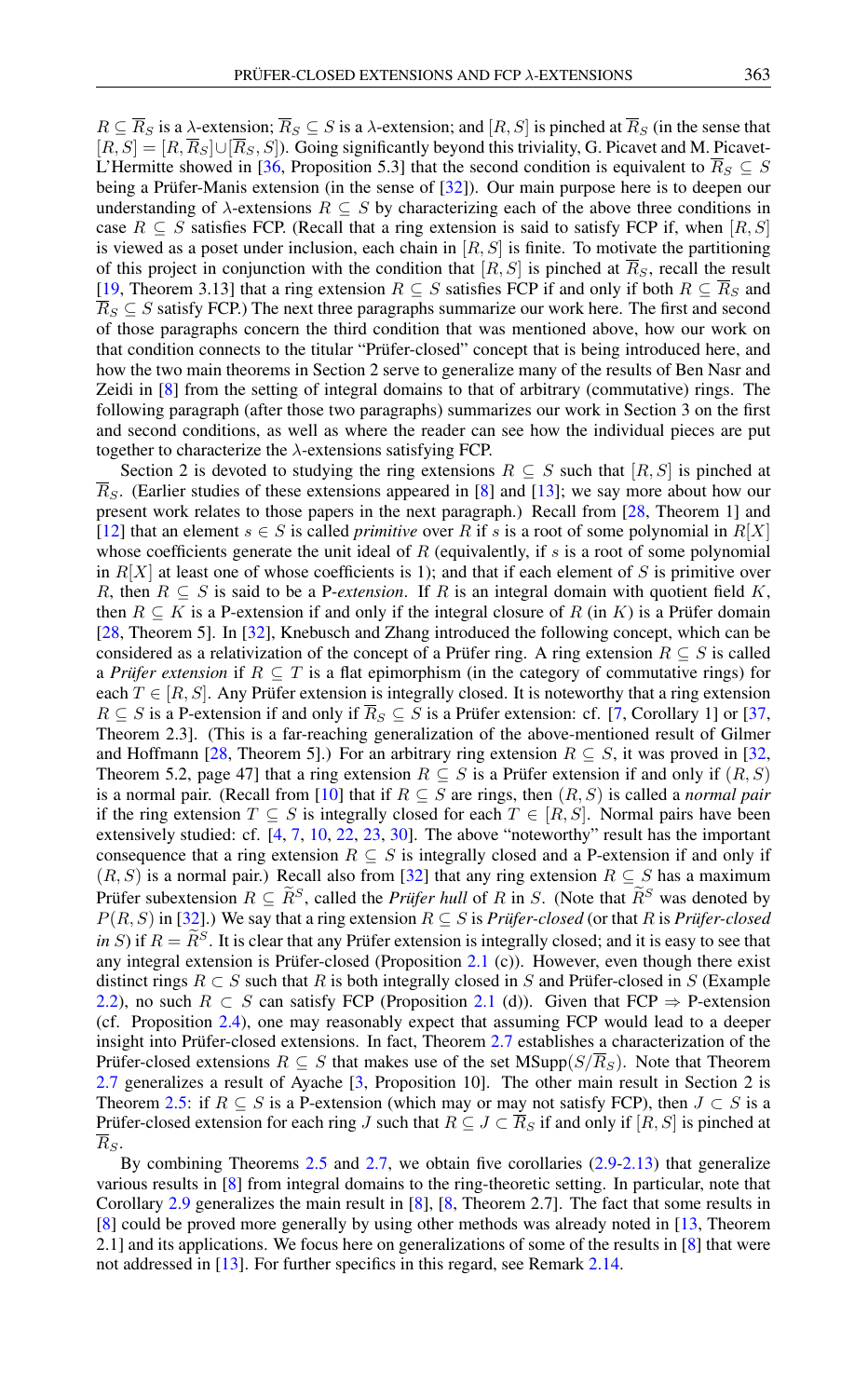The first seven results in Section 3 concern the integral  $\lambda$ -extensions (such as  $R \subseteq \overline{R}_S$  arising from an arbitrary  $\lambda$ -extension  $R \subseteq S$ ). Several of these results produce characterizations, especially in case the given ring extension satisfies FCP. Perhaps the most trenchant of those characterizations is the one in Theorem [3.5](#page-9-0) (d), for the following three reasons: it takes advantage of the fact that whenever  $R \subset S$  is an integral  $\lambda$ -extension satisfying FCP, the set Supp $(S/R)$ consists of a single element, which is necessarily some maximal ideal  $M$  of  $R$ ; in it, there is a natural role for the condition that  $[R, S]$  is pinched at  $R + \text{Rad}_{S}(MS)$ ; and (as is also true for several of the other characterizations in the integral case) it builds upon the work of Gilbert [\[26,](#page-15-2) Chapter 3] on the  $\lambda$ -extensions whose base ring is a field. Next, Section 3 turns to the integrally closed  $\lambda$ -extensions (such as  $\overline{R}_S \subseteq S$  arising from an arbitrary  $\lambda$ -extension  $R \subseteq S$ ). Recall that [\[36,](#page-15-3) Proposition 5.3] developed the characterization that an integrally closed extension  $R \subseteq S$  is a  $\lambda$ -extension if and only if  $R \subseteq S$  is a Prüfer-Manis extension. At the cost of assuming FCP, Theorem [3.9](#page-12-0) gives the following (to our minds, much more tractable) characterization: if  $R \subset S$ is an integrally closed ring extension that satisfies FCP, then  $R \subset S$  is a  $\lambda$ -extension if and only if Supp<sub>R</sub>(S/R) is linearly ordered by inclusion. Finally, note that the question of whether [R, S] is pinched at  $\overline{R}_S$  is only nontrivial if  $R \subset \overline{R}_S \subset S$ . For that setting, provided that one also assumes that  $R \subseteq S$  satisfies FCP, Corollary [3.11](#page-14-3) characterizes when  $R \subseteq S$  is a  $\lambda$ -extension, by using Theorem [3.5](#page-9-0) (d) to handle  $R \subseteq \overline{R}_S$ , Theorem [3.9](#page-12-0) to handle  $\overline{R}_S \subseteq S$ , and Theorems [2.5](#page-3-2) and [2.7](#page-4-0) to handle pinchedness of  $[R, S]$  at  $\overline{R}_S$ .

As usual,  $\subset$  denotes proper inclusion. While reading Corollaries [2.9-](#page-6-0)[2.13,](#page-7-0) the reader may find it useful to have a copy of [\[8\]](#page-15-1) at hand. Any otherwise unexplained material or terminology is standard, as in  $[27]$  and  $[31]$ .

# 2 When  $[R, S]$  is pinched at  $\overline{R}_S$

We begin with a result that collects some useful information.

<span id="page-2-0"></span>**Proposition 2.1.** *Let*  $R \subseteq S$  *be rings. Then:* 

 $(a) \widetilde{R}^S \cap \overline{R}_S = R.$ 

(*b*) Assume, in addition, that  $R \subseteq S$  is a P-extension. Then  $\widetilde{R}^S$  is the maximum element in  ${T \in [R, S] \mid T \cap \overline{R}_S = R}$ *, and so, for each*  $T \in [R, S]$  *such that*  $T \cap \overline{R}_S = R$ *, one has*  $T \subseteq \widetilde{R}^S$ *.* 

(*c*) *Assume, in addition, that* S *is integral over* R*. Then* R *is Prüfer-closed in* S*.*

(*d*) Assume, in addition, that R is integrally closed in S,  $R \subseteq S$  satisfies FCP, and  $R \neq S$ . *Then* R *is not Prüfer-closed in* S*.*

(*e*) Assume, in addition, that  $R = D + M$  and  $S = E + M$ , where  $D \subseteq E$  are integral *domains with quotient field* K *and* M *is the maximal ideal of a valuation domain* V *of the form*  $V = K + M$ . Then  $\widetilde{R}^S = \widetilde{D}^E + M$ . In particular, R is Prüfer-closed in S if and only if D is *Prüfer-closed in* E*.*

*Proof.* (a) It is clear that  $R \subseteq \widetilde{R}^S \cap \overline{R}_S$ . For the reverse inclusion, it suffices to prove that if  $t \in \widetilde{R}^S \cap \overline{R}_S$ , then  $t \in R$ . Consider  $T := R[t] \in [R, \widetilde{R}^S]$ . As  $(R, \widetilde{R}^S)$  is a normal pair, R is integrally closed in  $\widetilde{R}^S$  and, *a fortiori*, integrally closed in T. However, since  $T \in [R, \overline{R}_S]$ , T is also integral over R. Hence  $T = R$ , and so  $t \in R$ , as desired.

(b) For each  $T \in [R, S]$ , one has that  $T \cap \overline{R}_S$  is integrally closed in T. Suppose now that  $T \in [R, S]$  satisfies  $T \cap \overline{R}_S = R$ . Then R is integrally closed in T and, since  $R \subseteq T$  inherits the "P-extension" property from  $R \subseteq S$ , it now follows that  $(R, T)$  is a normal pair. Hence, it follows from the definition of  $\widetilde{R}^S$  that  $T \subseteq \widetilde{R}^S$ . In view of (a), this completes the proof of (b).

(c) Our task is to prove that  $\widetilde{R}^S = R$ . This, in turn, can be obtained as a consequence of (a), since the assumption that S is integral over R can be restated as  $\overline{R}_S = S$ . As any integral extension is a P-extension, an alternate proof of (c) is available by using the first assertion in (b).

(d) By [\[19,](#page-15-6) Theorem 6.3 (b)], the first two additional hypotheses in (c) ensure that  $(R, S)$  is a normal pair. Hence  $\widetilde{R}^S = S$ , by the definition of  $\widetilde{R}^S$ . As  $R \neq S$ , we get  $\widetilde{R}^S \neq R$ , as desired.

(e) By a well known fact about the classical  $(D+M)$ -construction [\[6,](#page-14-4) Theorem 3.1],  $[R, S] =$  ${H + M | H \in [D, E]}$ . For any  $H \in [D, E]$ , it follows from a result of Rhodes (cf. [\[32,](#page-15-5) Proposition 5.8, page 52]) that  $(R, H+M)$  is a normal pair if and only if  $(R/M, (H+M)/M)$  is a normal pair; that is, if and only if  $(D, H)$  is a normal pair. The maximum  $H + M$  (resp., maximal H) satisfying these conditions is  $\tilde{R}^S$  (resp.,  $\tilde{D}^E$ ). The first assertion now follows immediately.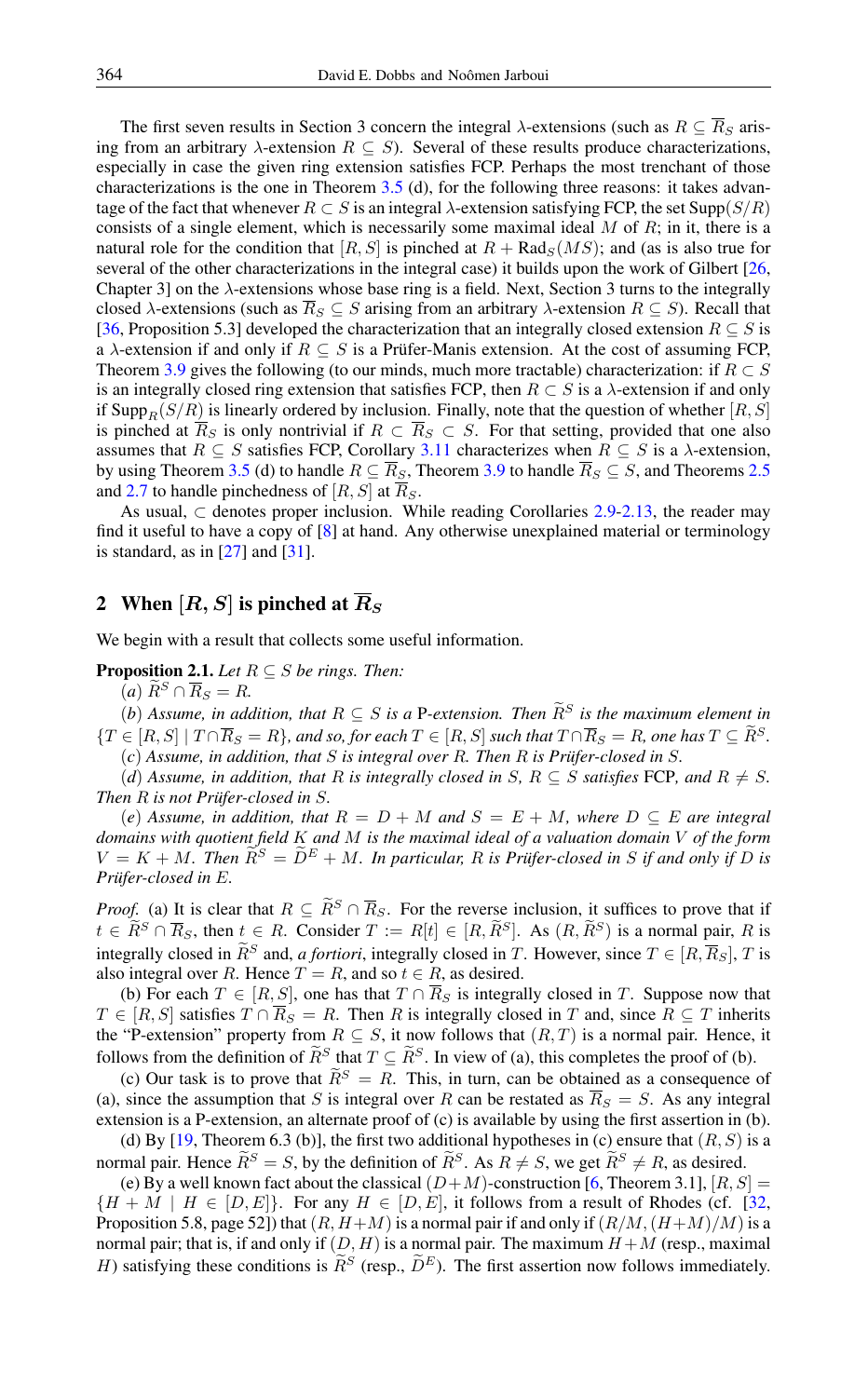The "In particular" assertion is then a consequence, since R is Prüfer-closed in  $S$  (resp., D is Prüfer-closed in E) if and only if  $\widetilde{R}^S = R$  (resp.,  $\widetilde{D}^E = D$ ). The proof is complete.  $\Box$ 

The result in Proposition [2.1](#page-2-0) (e) about the  $(D + M)$ -construction can be established for some more general pullbacks. However, as Example [2.2](#page-3-0) will illustrate, it will suffice to use Proposition [2.1](#page-2-0) (e) in order to show the necessity of assuming (something with the flavor of) the FCP condition in many of the results in this paper.

<span id="page-3-0"></span>Example 2.2. The assertion in Proposition [2.1](#page-2-0) (d) would become false if one were to delete the hypothesis that  $R \subseteq S$  satisfies FCP. In other words, there exist (distinct) rings  $R \subset S$  such that  $R$  is integrally closed in  $S$  and  $R$  is Prüfer-closed in  $S$ . One way to produce such data is the following. Take  $R := k + M$  and  $S := k[X] + M$ , where k is a field, X is an indeterminate over k, and  $(V, M)$  is a valuation domain of the form  $V = k(X) + M$ . Moreover, if  $0 \le d < \infty$ , one can arrange that V has (Krull) dimension d, so that the integral domain R also has dimension d.

*Proof.* Let  $0 \le d < \infty$ . It is well known that we can find a d-dimensional valuation domain of the form  $V = k(X) + M$  (cf. [\[27,](#page-15-16) Corollary 18.5 and page 199]) and (since k is zero-dimensional) that this forces  $R := k + M$  to also be d-dimensional (cf. [\[27,](#page-15-16) Exercise 12 (4), page 203]). If A is any integral domain and  $X$  is an indeterminate over  $A$ , an easy degree argument shows that  $A$  is integrally closed in  $A[X]$ . In particular, k is integrally closed in  $k[X]$ . Hence (cf. [\[27,](#page-15-16) Example 11 (2), page 202]), R is integrally closed in  $S := k[X] + M$ . Of course,  $R \subset S$ . It remains only to prove that R is Prüfer-closed in S. Hence, by Proposition [2.1](#page-2-0) (e), it suffices to prove that  $k$ is Prüfer-closed in  $k[X]$ . Our task then is to prove that if  $(k, T)$  is a normal pair for some ring  $T \in [k, k[X]]$ , then  $T = k$ . For any such T, the "normal pair" condition ensures that  $k \subseteq T$  is a P-extension. As k is a field, it follows that the extension  $k \subseteq T$  is algebraic and, hence, integral. Therefore, since k is integrally closed in  $k[X]$ , we get  $T = k$ . The proof is complete.  $\Box$ 

The next result begins our examination of connections between the "Prüfer-closed extension" concept and the property that [R, S] is pinched at  $\overline{R}_S$ .

<span id="page-3-3"></span>**Proposition 2.3.** Suppose that  $[R, S] = [R, \overline{R}_S] \cup [\overline{R}_S, S]$  for some given rings  $R \subseteq S$ . Then  $J \subset S$  *is a Prüfer-closed extension for each ring*  $J \in [R, \overline{R}_S]$ .

*Proof.* Let  $J \in [R, \overline{R}_S]$ . Our task is to show that  $J = \tilde{J}^S$ . If  $\overline{R}_S \subseteq \tilde{J}^S$ , then  $(J, \overline{R}_S)$  would inherit the "normal pair" property from  $(J, \tilde{J}^S)$ , so that the extension  $J \subseteq \overline{R}_S$  would be both integrally closed and integral, whence  $J = \overline{R}_S$ , contrary to hypothesis. Therefore, since  $J^S$  and  $\overline{R}_S$  are assumed to be comparable under inclusion, we have  $(J \subseteq) \widetilde{J}^S \subset \overline{R}_S$ . As the extension  $J \subset \widetilde{J}^S$  is then both integrally closed and integral,  $J = \widetilde{J}^S$ .  $J \subset \tilde{J}^S$  is then both integrally closed and integral,  $J = \tilde{J}^S$ .

Theorem [2.5](#page-3-2) will present a partial converse of Proposition [2.3.](#page-3-3) First, we isolate a useful fact that deserves to be more widely known.

<span id="page-3-1"></span>**Proposition 2.4.** Let  $R \subseteq S$  be rings such that there exists a finite maximal chain  $R = R_0 \subset I$ · · · ⊂ R<sup>n</sup> = S *in* [R, S]*.* (*For instance, let* R ⊆ S *be a ring extension that satisfies* FCP*.*) *Then*  $R \subseteq S$  *is a* P-extension.

*Proof.* It was proven in [\[7,](#page-15-10) Theorem 2] (and can also be seen by combining [\[37,](#page-15-11) Corollary 3.3 and Theorem 2.3] with [\[12,](#page-15-9) Theorem]) that if both  $A \subseteq B$  and  $B \subseteq C$  are P-extensions, then  $A \subseteq C$  is also a P-extension. Therefore, it will suffice to show that the minimal extension  $R_{i-1} \subset R_i$  satisfies FCP for each  $i = 1, \ldots, n$ . Fix i. As all integral extensions are P-extensions, we may assume, without loss of generality, that  $R_{i-1} \subset R_i$  is an integrally closed extension. Then  $(R_{i-1}, R_i)$  is a normal pair, and so  $R_{i-1} \subset R_i$  is a P-extension.  $\Box$ 

<span id="page-3-2"></span>**Theorem 2.5.** Let  $R \subseteq S$  *be a* P-extension. Then the following conditions are equivalent:  $(I)$   $[R, S] = [R, \overline{R}_S] \cup [\overline{R}_S, S]$ ; (2)  $J ⊂ S$  *is a Prüfer-closed extension for each ring*  $J ∈ [R, R_S]$ *.*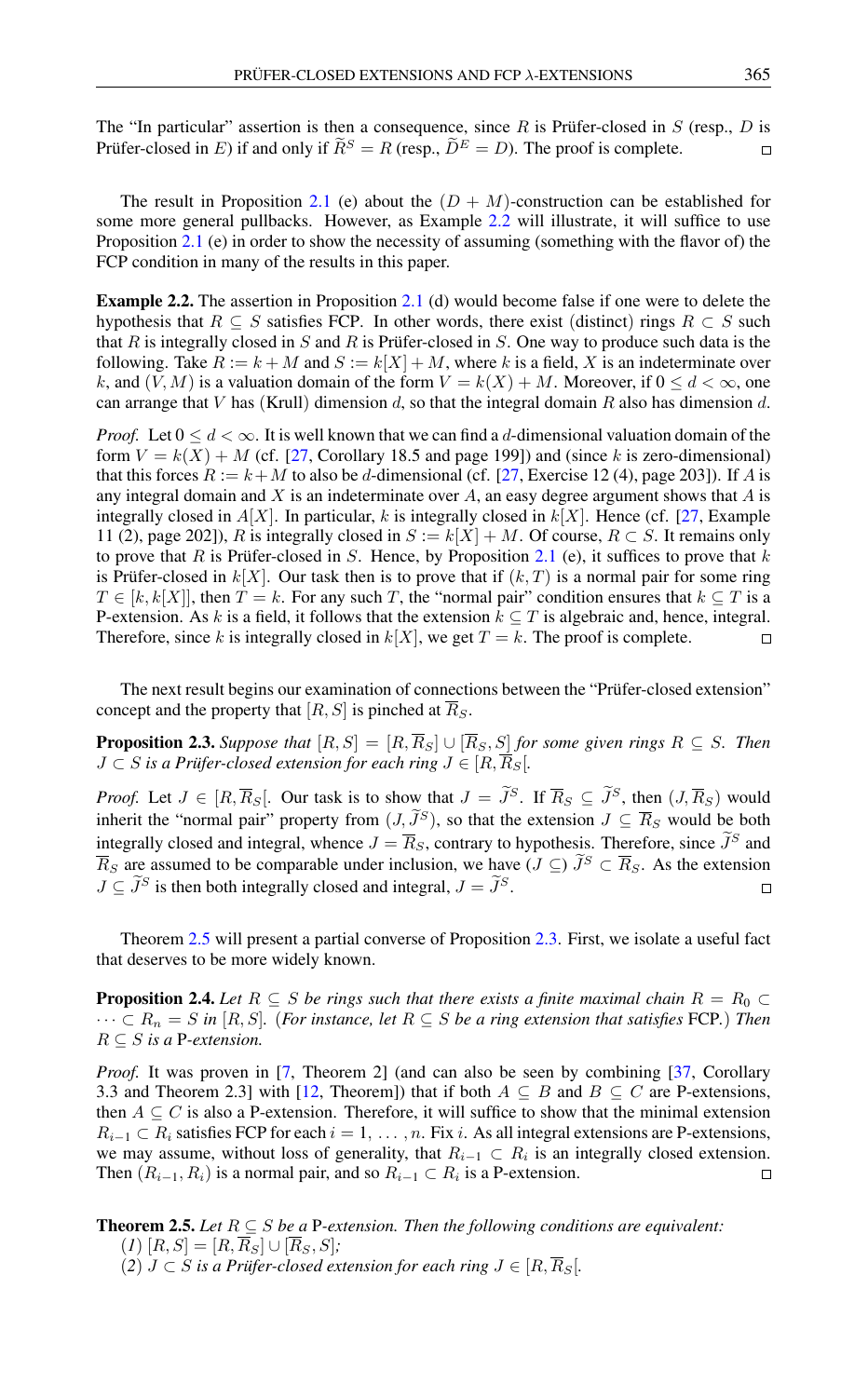*Proof.* (1)  $\Rightarrow$  (2): Apply Proposition [2.3.](#page-3-3)

 $(2) \Rightarrow (1)$ : Assume (2). We must show that if  $T \in [R, S]$ , then T is comparable with  $\overline{R}_S$ under inclusion. Consider  $J := T \cap \overline{R}_S \in [R, \overline{R}_S]$ . If  $J = \overline{R}_S$ , then  $\overline{R}_S \subseteq T$ . Thus, without loss of generality,  $J \neq \overline{R}_S$ . Then, by (2),  $J \subset S$  is a Prüfer-closed extension; that is,  $J = \tilde{J}^S$ . Also, since  $\overline{J}_S = \overline{R}_S$ , we have  $T \cap \overline{J}_S = J$ , and so  $J \subseteq T$  is an integrally closed extension. Moreover,  $J \subseteq T$  inherits the P-extension property from  $R \subset S$ . Hence,  $(J, T)$  is a normal pair. Therefore, by the definition of  $\widetilde{J}^S$ , we have  $T \subseteq \widetilde{J}^S (= J \subseteq \overline{R}_S)$ , and so  $T \subseteq \overline{R}_S$ . This completes the proof.

**Remark 2.6.** For each integral domain R (with quotient field  $S$ ) belonging to the class of rings studied in [\[18,](#page-15-17) Theorem 3.4], we have that  $R \subseteq S$  is a P-extension (by a theorem of Davis, cf. [\[27,](#page-15-16) Theorem 26.2 (a)  $\Leftrightarrow$  (d)], since the integral closure of R is a Prüfer domain), but neither condition (1) nor condition (2) from Theorem [2.5](#page-3-2) is satisfied by  $R \subseteq S$ . Indeed, for any such  $R \subseteq S$ , there is only one ring W in  $[R, S]$  which is not comparable to  $\overline{R}_S$  under inclusion. Moreover, R is the only element of  $[R, \overline{R}_S]$ . So, as Theorem [2.5](#page-3-2) requires,  $R \subset S$  is not a Prüferclosed extension. One could verify this last fact directly because  $(R, W)$  is a normal pair for any such data (the point being that  $R \subset W$  is a minimal extension such that  $W \cap \overline{R}_S = R$ ). This concludes the remark.

We pause to recall the definition of, and some background concerning, a concept that was introduced in [\[25\]](#page-15-4) by Ferrand and Olivier. A ring extension  $R \subset S$  is said to be *minimal* if  $(R \subset S$  and)  $[R, S] = \{R, S\}$ . Any minimal (ring) extension must be either integrally closed or integral. If  $R \subset S$  is a minimal extension, it follows from [\[25,](#page-15-4) Théorème 2.2 (i) and Lemme 1.3] that there exists a (necessarily unique) maximal ideal M of R, called the *crucial maximal ideal* of  $R \subset S$ , such that the canonical injective ring homomorphism  $R_M \to S_M$  ( $:= S_{R\setminus M}$ ) can be viewed as a minimal extension, while the canonical ring homomorphism  $R_P \rightarrow S_P := S_{R\setminus P}$  is an isomorphism for all prime ideals P of R except M (cf. also [\[33,](#page-15-18) p. 37], [\[11\]](#page-15-19)). If a minimal ring extension  $R \subset S$  is integral, then M is precisely the conductor  $(R : S) := \{x \in R \mid xS \subseteq R\}$ (by [\[25,](#page-15-4) Théorème 2.2 (ii)]). A minimal ring extension  $R \subset S$  is integrally closed if and only if  $R \hookrightarrow S$  is a flat epimorphism (in the category of commutative rings); also, if and only if  $R \subset S$ is a Prüfer extension, in the sense of  $[32]$ , that is, if and only if  $(R, S)$  is a normal pair.

It will be useful to note that if  $R \subset S$  has FCP, then any maximal (necessarily finite) chain of R-subalgebras of S,  $R = R_0 \subset R_1 \subset ... \subset R_{n-1} \subset R_n = S$ , results from juxtaposing n minimal extensions  $R_i \subset R_{i+1}$  (with  $0 \le i \le n-1$ ).

The next theorem characterizes the Prüfer-closed extensions that satisfy FCP. This result generalizes [\[3,](#page-14-1) Proposition 10].

<span id="page-4-0"></span>**Theorem 2.7.** *Let*  $R ⊆ S$  *be a ring extension that satisfies* FCP*. Then the following conditions are equivalent:*

- (*1*) R ⊆ S *is a Prüfer-closed extension;*
- (2) *Either* (*i*)  $R \subseteq S$  *is an integral extension* 
	- *or* (*ii*)  $R \subset \overline{R}_S \subset S$  *and*  $(R : \overline{R}_S) \subseteq N$  *for each*  $N \in \mathbf{MSupp}(S/\overline{R}_S)$ *.*

*Proof.* Both (1) and (2) hold trivially if  $R = S$ , and so we can assume henceforth that  $R \subset S$ .

 $(1) \Rightarrow (2)$ : Assume (1). By parts (c) and (d) of Proposition [2.1,](#page-2-0) we can assume, without loss of generality, that S is not integral over R (that is,  $\overline{R}_S \subset S$ ) and R is not integrally closed in S (that is,  $R \subset \overline{R}_S$ ). It remains to show that  $(R : \overline{R}_S) \subseteq N$  for each  $N \in MSupp(S/\overline{R}_S)$ .

Let  $N \in \text{MSupp}(S/\overline{R}_S)$ . As  $\overline{R}_S \subset S$  satisfies FCP, it follows from [\[38,](#page-16-0) Lemma 1.8] that there exists a ring  $T_0 \in [\overline{R}_S, S]$  such that  $\overline{R}_S \subset T_0$  is a minimal extension with crucial maximal ideal N. Moreover, this (minimal) extension is integrally closed, since  $(\overline{R}_S, S)$  is a normal pair (by virtue of [\[19,](#page-15-6) Theorem 6.3 (b)]). On the other hand, since  $R \subset \overline{R}_S$  satisfies FCP, there exists a (finite) maximal chain  $R = R_0 \subset R_1 \subset ... \subset R_n = \overline{R}_S$  of rings, for some positive integer n. For each  $i \in \{1, 2, ..., n\}$ ,  $R_{i-1} \subset R_i$  is an integral minimal extension and so, by [\[25,](#page-15-4) Théorème 2.2], its crucial maximal ideal is  $Q_i := (R_{i-1} : R_i)$ . It will be useful to note that  $(R : \overline{R}_S) \subseteq Q_i$ for each i.

By integrality,  $N \cap R_{n-1}$  is a maximal ideal of  $R_{n-1}$ . So, if  $N \cap R_{n-1} \subseteq Q_n$ , then  $N \cap R_{n-1} =$  $Q_n$ , whence  $Q_n \subseteq N$  and  $(R: R_S) \subseteq N$ , as desired. In the remaining case,  $N \cap R_{n-1} \nsubseteq Q_n$ .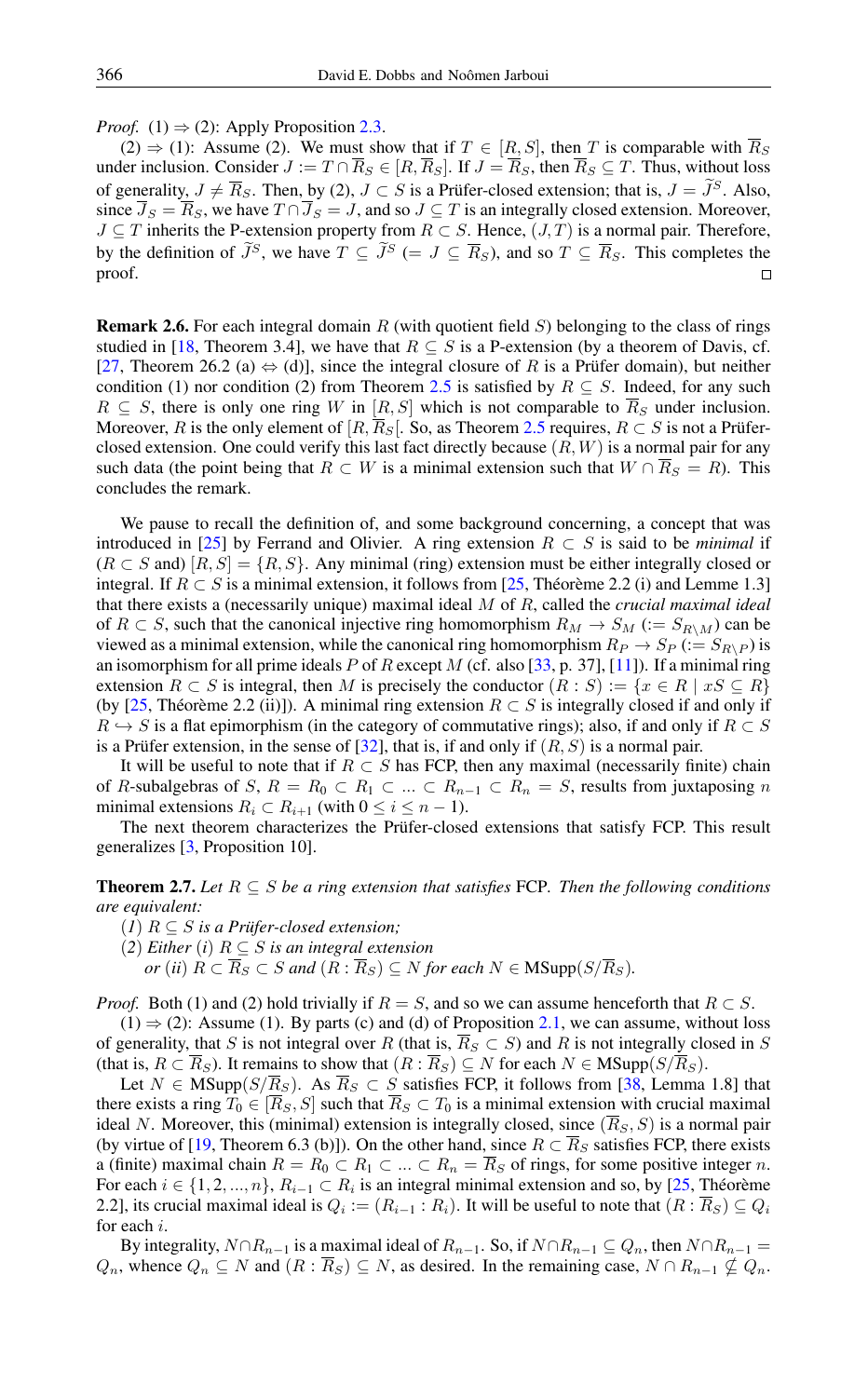Then the conditions of the crosswise exchange lemma [\[19,](#page-15-6) Lemma 2.7] apply, thus producing a ring  $T_1 \in [R_{n-1}, T_0]$  such that  $R_{n-1} \subset T_1$  is an integrally closed minimal extension with crucial maximal ideal  $N \cap R_{n-1}$ . In the subcase  $(N \cap R_{n-1}) \cap R_{n-2} (= N \cap R_{n-2}) \subseteq Q_{n-1}$ , we get  $N \cap R_{n-2} = Q_{n-1}$  (since integrality ensures that  $N \cap R_{n-2}$  is a maximal ideal of  $R_{n-2}$ ), whence  $Q_{n-1} \subseteq N$  and  $(R : \overline{R}_S) \subseteq N$ , as desired. Thus, we have reduced to the subcase where  $N \cap R_{n-2} \nsubseteq Q_{n-1}$ . By repeating the above reasoning, another application of [\[19,](#page-15-6) Lemma 2.7] and [\[19,](#page-15-6) Theorem 6.3 (b)] produces a ring  $T_2 \in [R_{n-2}, T_1]$  such that  $R_{n-2} \subset T_2$  is an integrally closed minimal extension with crucial maximal ideal  $N \cap R_{n-2}$ .

If repeating the above "downward" process of argumentation has not led to a subcase with the desired conclusion before the focus falls naturally on the extension  $R_0 \subset R_1$ , iteration does eventually reduce to the subcase where  $N \cap R_1 \nsubseteq Q_1$ . Then [\[19,](#page-15-6) Lemma 2.7] and [19, Theorem 6.3 (b)] combine one final time, producing a ring  $T_n \in [R, T_{n-1}]$  such that  $R \subset T_n$  is an integrally closed minimal extension. In particular,  $(R, T_n)$  is a normal pair, which contradicts the hypothesis that  $R \subset S$  is a Prüfer-closed extension. Thus, some (earlier) point of the above iterative reasoning produced an index j such that  $N \cap R_j = Q_j$ , with the consequence that  $(R: R_S) \subseteq (Q_i \subseteq) N$ .

 $(2) \Rightarrow (1)$ : By Proposition [2.1](#page-2-0) (c), we may assume that the condition (2) (ii) holds and our task is to prove (1), that is, that  $R = \tilde{R}^S$ . Suppose that the assertion fails. Then, since  $R \subset \tilde{R}^S$ satisfies FCP, [\[19,](#page-15-6) Corollary 3.2] guarantees that  $\text{Supp}(\widetilde{R}^S/R)$  is a finite nonempty set. As Supp<sub>A</sub>(E) is stable under generalization for any module E over any ring A, MSupp $(\widetilde{R}^S/R)$  is also a finite nonempty set. Let  $M$  be one of its elements. We will show (two paragraphs hence) that M does not contain  $(R: R<sub>S</sub>)$ .

Since  $R \subset \overline{R}_S$  is an integral extension that satisfies FCP, [\[19,](#page-15-6) Theorem 4.2 (a)] guarantees that the nonzero ring  $R/(R : \overline{R}_S)$  is Artinian. As this ring is also nonzero, it has Krull dimension 0 and its prime spectrum is finite and nonempty (cf. [\[2,](#page-14-5) Propositions 8.1 and 8.3]). So, for some positive integer  $n$ , the set consisting of the prime (that is, the maximal) ideals of  $R$  that contain  $(R : \overline{R}_S)$  can be denoted by  $\{M_1, M_2, ..., M_n\}$ . We claim that  $R_{M_i} = (R^S)_{M_i}$  for each  $i \in \{1, 2, ..., n\}$ . Suppose that this claim fails for some (temporarily fixed) i. Note that  $R_{M_i} \subset$  $(R^S)_{M_i}$  satisfies FCP and inherits the "integrally closed extension" property from  $R \subset R^S$ . Thus,  $(R_{M_i}, (\overline{R}^S)_{M_i})$  is a normal pair by [\[19,](#page-15-6) Theorem 6.3 (b)]. It follows that there exists a ring  $A_i$  in  $[R_{M_i}, (R^S)_{M_i}]$  such that  $R_{M_i} \subset A_i$  is an integrally closed minimal extension. On the other hand, the (integral) ring extension  $R_{M_i} \subset (R_S)_{M_i}$  also satisfies FCP. Thus, there exists a ring  $B_i$  in  $[R_{M_i}, (R_S)_{M_i}]$  such that  $R_{M_i} \subset B_i$  is an integral minimal extension. However, since  $R_{M_i}$  is quasi-local, it cannot be the base ring of both an integral minimal extension and an integrally closed minimal extension that have the same crucial maximal ideal and are subrings of some common "universal" ring extension (in the present instance,  $S_{M_i}$  can play the role of such a "universal" ring), by [\[38,](#page-16-0) Lemma 1.5]. This (desired) contradiction completes the proof of the above claim.

For each  $i \in \{1, 2, ..., n\}$ , we have shown that  $R_{M_i} = (R^S)_{M_i}$ , and so  $M_i \notin \text{Supp}(R^S/R)$ . Hence,  $M \notin \{M_1, M_2, ..., M_n\}$ . It follows that M does not contain  $(R : \overline{R}_S)$ . (Two paragraphs ago, we promised to prove this fact.) As  $R \subset \overline{R}_S$  is an integral extension, the Lying-over Theorem (cf. [\[27,](#page-15-16) Theorem 11.5], [\[31,](#page-15-0) Theorem 44]) supplies a maximal ideal M' of  $\overline{R}_S$  that lies over M. It is worth noticing that, because  $R \subset \tilde{R}^S$  is an integrally closed extension satisfying FCP, [\[19,](#page-15-6) Remark 6.14] ensures that  $\text{Supp}(\tilde{R}^S/R) = \{P \in \text{Spec}(R) \mid R_P \neq (\tilde{R}^S)P\} = \{P \in \text{Spec}(R) \mid R_P \neq \tilde{R}^S\}$  $Spec(R)$  |  $\tilde{PR}^S = \tilde{R}^S$ }. (Although [\[19,](#page-15-6) Remark 6.14] included a hypothesis that the ambient rings were integral domains, a sympathetic reading of its proof shows that the argument goes through without the domain-theoretic hypothesis.) Hence,  $M\widetilde{R}^S = \widetilde{R}^S$ . It follows that  $MS = S$ and, consequently,  $M'S = S$ . Once again using [\[19,](#page-15-6) Remark 6.14] and the fact that  $\overline{R}_S \subset S$  is an integrally closed extension satisfying FCP, we infer that  $M' \in \text{Supp}(S/\overline{R}_S)$ . Hence, by (2) (ii),  $(R : \overline{R}_S) \subseteq M'$ . Therefore,

$$
(R:\overline{R}_S)=(R:\overline{R}_S)\cap R\subseteq M'\cap R=M,
$$

the desired contradiction. The proof is complete.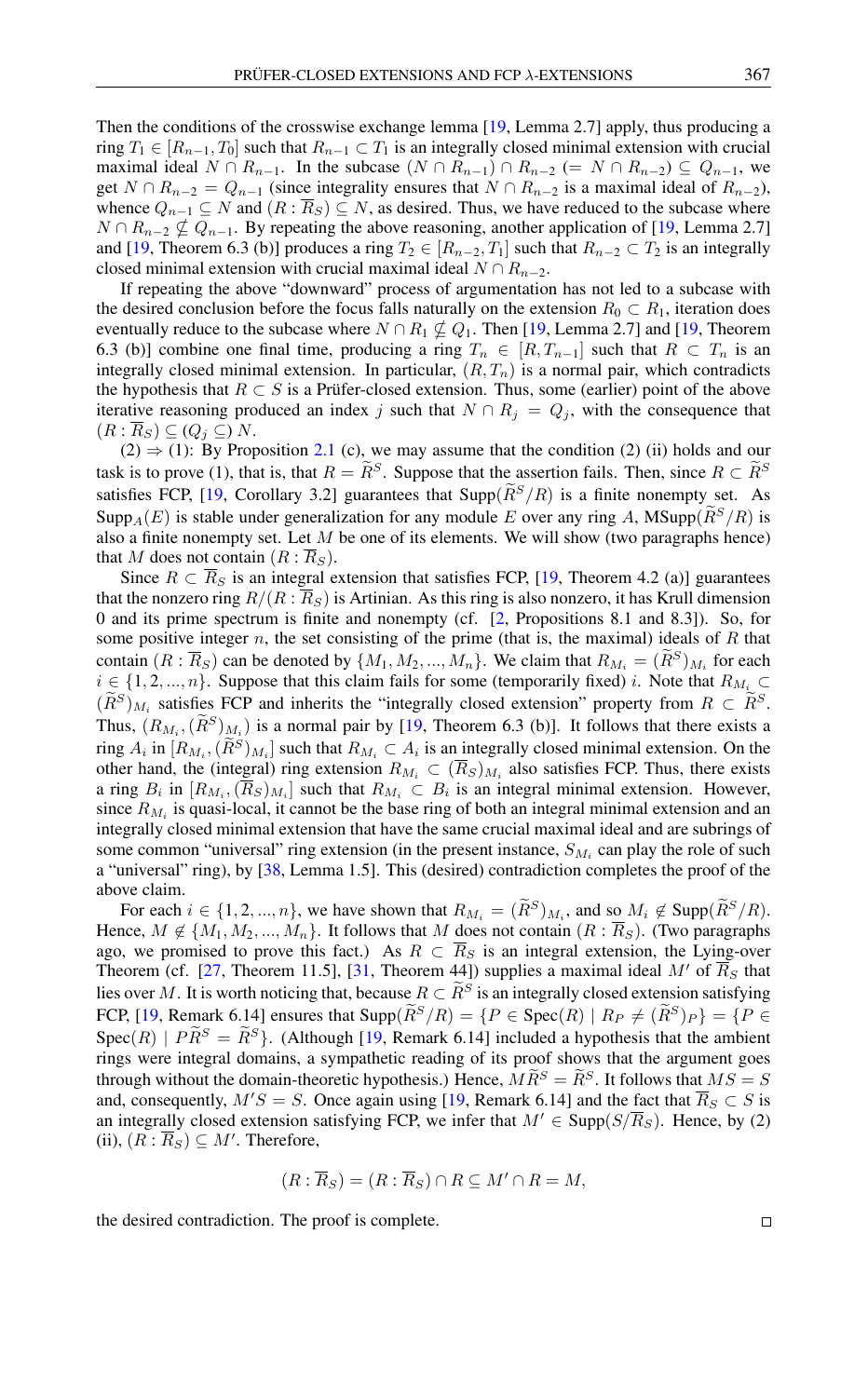**Remark 2.8.** (a) The implication (1)  $\Rightarrow$  (2) in Theorem [2.7](#page-4-0) would become false if one were to delete the hypothesis that  $R \subseteq S$  satisfies FCP. The easiest way to see this is to take  $R \subseteq S$  to be the ring extension  $k + M \subset k[X] + M$  that was studied in Example [2.2.](#page-3-0) Consequently, by Theorem [2.7,](#page-4-0)  $R \subseteq S$  does not satisfy FCP. This last fact can also be seen directly by using the infinite strictly decreasing chain of rings  $\{k[X^{2^n}] + M \mid n \ge 0\}.$ 

(b) The above proof of Theorem [2.7](#page-4-0) included a proof of the following fact: if  $R \subset S$  is a Prüfer-closed extension that satisfies FCP and is not integral, then  $R \subset \overline{R}_S$ . In case R is quasi-local, this fact can also be gleaned from [\[35,](#page-15-20) Proposition 3.3]. We became aware of [\[35\]](#page-15-20) after the research for the present paper had been completed. This concludes the remark.

As a consequence of Theorems [2.5](#page-3-2) and [2.7,](#page-4-0) we next generalize [\[8,](#page-15-1) Theorem 2.7].

<span id="page-6-0"></span>**Corollary 2.9.** Let  $R \subset S$  be a ring extension that satisfies FCP and  $R \subset \overline{R}_S \subset S$ . Then the *following conditions are equivalent:*

 $(I)$   $[R, S] = [R, \overline{R}_S] \cup [\overline{R}_S, S]$ ;

 $(2)$  *For each ring*  $J ∈ [R, \overline{R}_S]$  *and each*  $N ∈ \text{MSupp}(S/\overline{R}_S)$ *, one has*  $(J : \overline{R}_S) ⊆ N$ *;* 

(3) For each ring  $J \in [R, \overline{R}_S]$  such that  $J \subset \overline{R}_S$  is a minimal extension and for each  $N \in \text{MSupp}(S/\overline{R}_S)$ *, one has*  $(J : \overline{R}_S) \subseteq N$ *.* 

*Proof.* The equivalence (1)  $\Leftrightarrow$  (2) follows by combining Proposition [2.4](#page-3-1) with Theorems [2.5](#page-3-2) and [2.7,](#page-4-0) while the implication (2)  $\Rightarrow$  (3) is trivial. It remains to prove that (3)  $\Rightarrow$  (2). Assume (3) and let  $J \in [R, \overline{R}_S]$ . As  $J \subset \overline{R}_S$  inherits FCP from  $R \subset S$ , there exists  $H \in [J, \overline{R}_S]$  such that  $H \subset \overline{R}_S$  is a minimal extension. Since  $(H : \overline{R}_S)$  is contained in each maximal element of Supp( $S/\overline{R}_S$ ) by (3), it follows from  $(J : \overline{R}_S) \subseteq (H : \overline{R}_S)$  that  $(J : \overline{R}_S)$  is also contained in each maximal element of  $\text{Supp}(S/\overline{R}_S)$ .  $\Box$ 

The next result generalizes [\[8,](#page-15-1) Corollary 2.9].

**Corollary 2.10.** *Let*  $R ⊂ S$  *be rings such that*  $R ⊂ \overline{R}_S ⊂ S$  *and*  $R ⊂ S$  *satisfies* FCP. *Then the following conditions are equivalent:*

- $(1)$   $[R, S] \setminus \{R\} = [\overline{R}_S, S]$ ; that is,  $\overline{R}_S$  is the (unique) minimum element of  $[R, S] \setminus \{R\}$ ;
- (2)  $R \subset \overline{R}_S$  *is a minimal extension and*  $(R : \overline{R}_S) \subseteq N$  *for each*  $N \in MSupp(S/\overline{R}_S)$ *.*

*Proof.* (1)  $\Rightarrow$  (2): Assume (1). Then  $[R, S] = \{R\} \cup [\overline{R}_S, S]$ . Thus  $R \subset \overline{R}_S$  is a minimal extension and  $[R, S] = [R, \overline{R}_S] \cup [\overline{R}_S, S]$ . Then for each  $N \in \text{MSupp}(S/\overline{R}_S)$ , one gets  $(R :$  $\overline{R}_S$ )  $\subseteq$  N by applying Corollary [2.9](#page-6-0) (with  $J := R$ ).

(2)  $\Rightarrow$  (1): This implication also follows from Corollary [2.9](#page-6-0) since (2) ensures that  $[R, \overline{R}_S$  =  $\{R\}.$  $\Box$ 

The next two corollaries generalize [\[8,](#page-15-1) Proposition 2.2] and [\[8,](#page-15-1) Corollary 2.3], respectively. These two results were proved by Ben Nasr and Zeidi for integral domains using [\[8,](#page-15-1) Theorem 2.1], a result that determined the structure of the intermediate rings between  $R$  and  $S$ . The statement of [\[8,](#page-15-1) Theorem 2.1] was markedly domain-theoretic. The same could be said of its proof, which cannot be adapted to the more general ring-theoretic context. Next, we give a proof that is much shorter and is valid for arbitrary rings.

<span id="page-6-1"></span>**Corollary 2.11.** Let  $R \subseteq S$  be a ring extension satisfying FCP such that each ring in  $[R, \overline{R}_S]$  is *quasi-local. Then*  $[R, S] = [R, \overline{R}_S] \cup [\overline{R}_S, S]$ .

*Proof.* Without loss of generality, we can assume that  $R \subset \overline{R}_S \subset S$ . By Corollary [2.9,](#page-6-0) it suffices to show that for each  $J \in [R, \overline{R}_S]$  such that  $J \subset \overline{R}_S$  is minimal, the conductor  $(J : \overline{R}_S)$  is contained in each  $N \in \text{MSupp}(S/\overline{R}_S)$ . For any such N, integrality ensures that  $N \cap J \in \text{Max}(J)$ . As J is assumed to be quasi-local, its maximal ideal must be  $(J : \overline{R}_S)$ , as that is the crucial maximal ideal of  $J \subset \overline{R}_S$ , by [\[25,](#page-15-4) Théorème 2.2]. Thus,  $(J : \overline{R}_S) = N \cap J \subseteq N$ .  $\Box$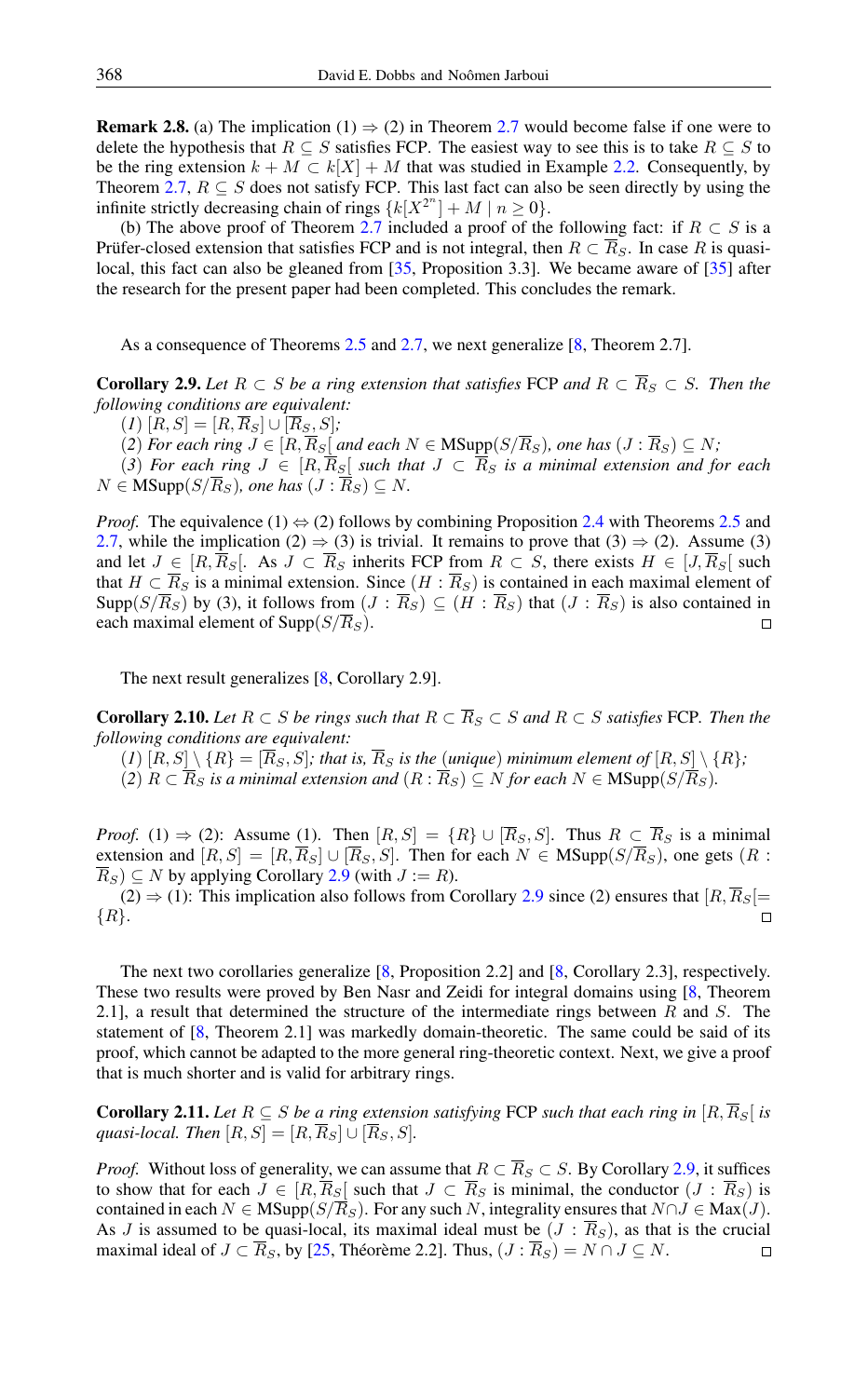**Corollary 2.12.** Let  $R \subseteq S$  be a ring extension satisfying FCP such that  $\overline{R}_S$  is quasi-local. Then  $[R, S] = [R, \overline{R}_S] \cup [\overline{R}_S, S].$ 

*Proof.* It follows from integrality (cf. [\[2,](#page-14-5) Theorem 5.10 and Corollary 5.8]) that each ring in  $[R, \overline{R}_S]$  inherits the "quasi-local" property from  $\overline{R}_S$ . Hence the assertion is a special case of Corollary [2.11.](#page-6-1)  $\Box$ 

We next generalize [\[8,](#page-15-1) Proposition 2.5]. While [8, Proposition 2.5] played the role of being a basic result that led to the proof of [\[8,](#page-15-1) Theorem 2.7] in [\[8\]](#page-15-1), we can now see that [\[8,](#page-15-1) Proposition 2.5] is, like [\[8,](#page-15-1) Theorem 2.7], just another easy consequence of Corollary [2.9.](#page-6-0)

<span id="page-7-0"></span>**Corollary 2.13.** Let  $R \subset S$  be rings such that  $R \subset S$  satisfies FCP,  $R \subset \overline{R}_S \subset S$ ,  $[R, S] =$  $[R,\overline{R}_S] \cup [\overline{R}_S,S]$  and  $\overline{R}_S \subset S$  is a minimal extension. Let N denote the crucial maximal ideal  $of \overline{R}_S \subset S$ *. Then*  $(R : \overline{R}_S) \subseteq N \cap R$ *.* 

*Proof.* As it is clear that  $MSupp(S/\overline{R}_S) = \{N\}$ , the assertion follows from the implication (1)  $\Rightarrow$  (2) in Corollary [2.9](#page-6-0) (with  $J = R$ ).  $\Box$ 

<span id="page-7-1"></span>**Remark 2.14.** Corollary [2.13](#page-7-0) has the following corollary. If  $R \subset S$  are rings such that both  $R \subset \overline{R}_S$  and  $\overline{R}_S \subset S$  are minimal extensions, with respective crucial maximal ideals M and N, and if  $[R, S] = [R, \overline{R}_S] \cup [\overline{R}_S, S]$ , then  $M = N \cap R$ . (Indeed, since [\[25,](#page-15-4) Théorème 2.2] ensures that  $(R : \overline{R}_S) = M$ , it follows from Corollary [2.13](#page-7-0) that  $M \subseteq N \cap R$  and then equality holds because  $M \in \text{Max}(R)$ .) More is already known. In fact, [\[13,](#page-15-7) Theorem 2.1] can be restated as follows. If  $R \subset S$  are rings such that both  $R \subset \overline{R}_S$  and  $\overline{R}_S \subset S$  are minimal extensions, with respective crucial maximal ideals M and N, then:  $[R, S] = [R, \overline{R}_S] \cup [\overline{R}_S, S]$  if and only if  $M = N \cap R$ . Another equivalent condition that could be added to this result is that [R, S] is linearly ordered by inclusion. This observation gives additional motivation for the study of  $\lambda$ -extensions in the next section and, for the context of ring extensions that satisfy FCP, it will be generalized in the final result of this paper.

## 3 Applications to the  $\lambda$ -extensions satisfying FCP

The definition of a  $\lambda$ -extension in [\[26\]](#page-15-2) was motivated by the following two observations: any minimal (ring) extension is a  $\lambda$ -extension, and any  $\lambda$ -extension is a  $\Delta$ -extension (in the sense of [\[29\]](#page-15-21)). As we mentioned in the Introduction,  $\lambda$ -extensions were characterized in [\[36,](#page-15-3) Proposition] 5.3] and our purpose in Section 3 is to give a deeper characterization of them for the case of ring extensions that satisfy FCP.

Once again, we begin a section with a result that collects some useful information.

## <span id="page-7-2"></span>**Proposition 3.1.** *Let*  $R \subseteq S$  *be a*  $\lambda$ *-extension. Then:*

- (*a*)  $R \subseteq S$  *is a* P-extension. Consequently, no element of S is transcendental over R.
- (*b*) *The following conditions are equivalent:*
	- (*1*) *There exists a finite maximal chain*  $R = R_0 \subset \cdots \subset R_n = S$  *in*  $[R, S]$ *;*  $(2)$   $R \subseteq S$  *satisfies* FCP.

*Moreover, if the above (hypothesis and) equivalent conditions hold, then*  $[R,S] = \{R_i \mid$  $0 \leq i \leq n$  *and*  $S = R[u]$  *for some*  $u \in S$ *.* 

 $f(c)$  *Suppose, in addition, that*  $R = K$  *is a field (such that*  $K \subseteq S$  *is a*  $\lambda$ *-extension). Then* S *is algebraic over* K*. Moreover, the above conditions* (*1*) *and* (*2*) *in* (*b*) *are also equivalent to the following conditions:*

- (*3*) S *is a finitely generated as a* K*-module;*
- $(4)$  dim<sub>K</sub> $(S) < \infty$ .

*Proof.* (a) One way to prove the first assertion is to argue as in [\[26,](#page-15-2) page 1 and Lemma 1.1] by noting that each  $\lambda$ -extension is a  $\Delta$ -extension and then use the proof of [\[29,](#page-15-21) Lemma 3] to show that any ∆-extension is a P-extension. (For an alternate (and simpler) proof that does not refer to Δ-extensions, use the "λ-extension" hypothesis to show that if  $u \in S$ , then either  $u^2 \in R[u^3]$  or  $u^3 \in R[u^2]$ , whence u is primitive over R.) The "Consequently" assertion follows because any element that is primitive over  $R$  cannot be transcendental over  $R$ .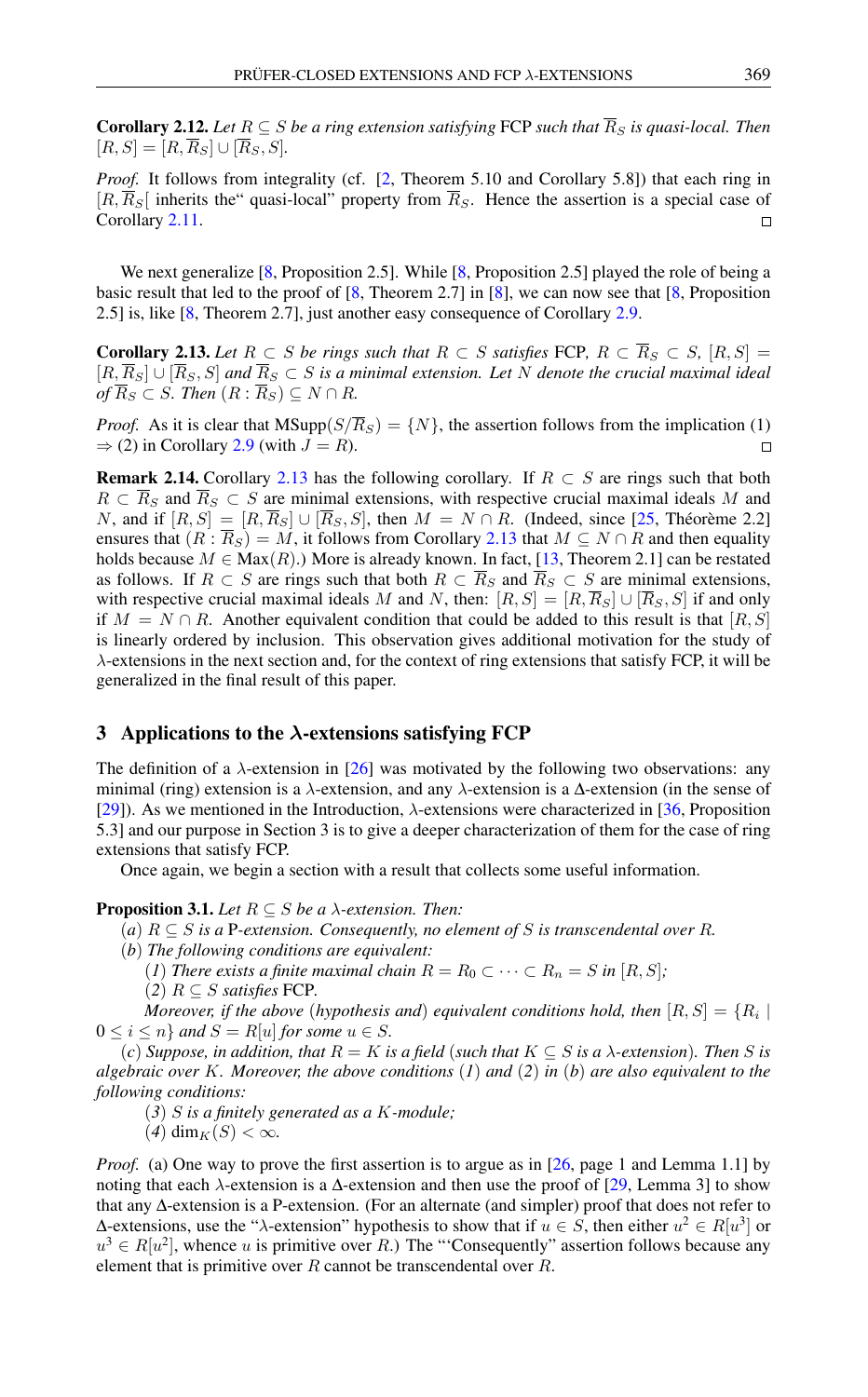(b) Regardless of whether  $R \subseteq S$  is a  $\lambda$ -extension, (2)  $\Rightarrow$  (1). Next, given that  $R \subseteq S$  is a  $\lambda$ -extension and assuming (1), we see that if  $T \in [R, S]$ , then  $T \in \mathcal{C} := \{R_i \mid 0 \le i \le n\}$ , by virtue of the maximality of  $C$ . This observation establishes the first of the "Moreover" assertions and also completes the proof that  $(1) \Rightarrow (2)$ , since any subset of C is finite. To prove the second of the "Moreover" assertions, we may adapt the proof of [\[26,](#page-15-2) Theorem 3.2, (b)  $\Rightarrow$  (c)]. In detail, one may assume, without loss of generality, that  $R \subset S$ , so that  $n \geq 1$ ; then any  $u \in S \setminus R_{n-1}$ satisfies  $R[u] = S$ , since  $R[u]$  and  $R_{n-1}$  are comparable under inclusion and  $R_{n-1} \subset S$  is a minimal extension.

(c) Since  $R = K$  is assumed to be a field, the first assertion follows from either of the conclusions in (a). Hence S is integral over K. Thus (cf.  $[31,$  Theorem 17]), (3) is equivalent to  $(3)'$ : S is finitely generated as a K-algebra. As we saw in (b) that (1) and (2) imply that  $S = R[u]$  for some  $u \in S$ , it follows that (1) and (2) imply (3)' (and hence that they imply (3)). Of course,  $(3) \Leftrightarrow (4)$  by the theory of finite-dimensional vector spaces. Thus, it remains only to show that (4)  $\Rightarrow$  (2). This, in turn, also follows from the theory of finite-dimensional vector spaces. Indeed, if  $d := \dim_K(S) < \infty$  and  $A_0 \subset \ldots \subset A_m$  is a finite chain in  $[R, S]$ , then  ${\dim_K(A_i) \mid 0 \leq j \leq m}$  is a strictly increasing (finite) sequence of non-negative integers that are each less than  $d + 1$ , so that  $m + 1 \leq d + 1$  and  $m \leq d$ . The proof is complete.  $\Box$ 

It seems natural to explore the extent to which the equivalences in Proposition [3.1](#page-7-2) (c) may have valid analogues in case the base ring  $R$  is not a field. However, since one of our purposes here is to reduce the theory of  $\lambda$ -extensions that satisfy FCP to, insofar as possible, contexts having a field as a base ring, we move at once to that context. Fortunately, Corollary [3.2](#page-8-0) will provide a considerable amount of information along those lines, thanks to copious citations from [\[26\]](#page-15-2). First, recall that if S is a (commutative) algebra over a ring R, then S is said to be *decomposable* as an R-algebra if S is R-algebra isomorphic to a direct product  $\prod_{i \in I} A_i$  where each  $A_i$  is a nonzero R-algebra and the index set I has cardinality at least 2; of course, if an R-algebra  $S$  is not decomposable as an R-algebra, S is said to be *indecomposable* as an R-algebra. Also, recall that a ring is said to be *reduced* if it has no nonzero nilpotent elements.

<span id="page-8-0"></span>**Corollary 3.2.** Let K be a field and S a nonzero K-algebra. View  $K \subseteq S$  via the (injective, *unique*) *K*-*algebra homomorphism*  $K \rightarrow S$ *. Then:* 

(*a*) If S is a field, then  $K \subseteq S$  is a  $\lambda$ -extension if (and only if) the set of fields contained *between* K *and* S *is linearly ordered by inclusion.*

(*b*) S is decomposable as a K-algebra and  $K \subseteq S$  is a  $\lambda$ -extension if and only if S is K*algebra isomorphic to* K ×L *for some field extension* L *of* K *such that the set of fields contained between* K *and* L *is linearly ordered by inclusion.* √

(*c*) *Suppose that* S *is* (*nonzero and*) *indecomposable as a* K*-algebra and let* J := S*. Then* K ⊆ S *is a* λ*-extension if and only if* K ⊆ K + J *is a* λ*-extension,* K + J *is comparable under inclusion with each ring in*  $[K, S]$ *,*  $L := S/J$  *is a field, and (when we view*  $K \subseteq L$ ) *the set of fields contained between* K *and* L *is linearly ordered by inclusion. Moreover, if the above* (*hypotheses and*) *equivalent conditions hold, then each ring in* [K, S] *has a unique prime ideal, each ring in* [K + J, S] *has* J *as its unique prime ideal,* J *is a principal nilpotent ideal of* S *of nilpotency index* r for some  $r \in \{1, 2, 3\}$  and  $K + J$  is K-algebra isomorphic to  $K[X]/(X^r)$ *with* X *an indeterminate over* K*. Finally, if the above* (*hypotheses and*) *equivalent conditions hold and* S *is not a field, the field extension*  $K \subseteq L$  *is purely inseparable.* 

(*d*) *Suppose that* (K *is a field and*) K ⊆ S *satisfies* FCP *and* S *is a reduced ring. Then*  $K \subseteq S$  *is a*  $\lambda$ -extension if and only if there exists a field extension L of K such that  $|L: K| < \infty$ ,  $K \subseteq L$  *is a*  $\lambda$ -extension, and S is K-algebra isomorphic to either L or  $K \times L$ .

*Proof.* (a) Since any  $λ$ -extension is a Δ-extension, the assertion follows from [\[29,](#page-15-21) Theorem 1]. An alternate proof of the assertion, which does not make use of the "∆-extension" concept, can be found in  $[26,$  Proposition 3.17 (2)].

(b) It suffices to combine  $[26,$  Corollary 2.14 (b)] and (a).

(c) Since  $(K + J)/J \cong K$ , the assignment  $E \mapsto E/J$  induces an order isomorphism  $[K + J]/J \cong K$  $J, S] \rightarrow [K, L]$ . Thus,  $K + J \subseteq S$  is a  $\lambda$ -extension if and only if  $K \subseteq L$  is a  $\lambda$ -extension. It follows that  $K \subseteq S$  is a  $\lambda$ -extension if and only if  $K \subseteq K + J$  is a  $\lambda$ -extension,  $K + J$  is comparable under inclusion with each ring in [K, S] and  $K \subseteq L$  is a  $\lambda$ -extension.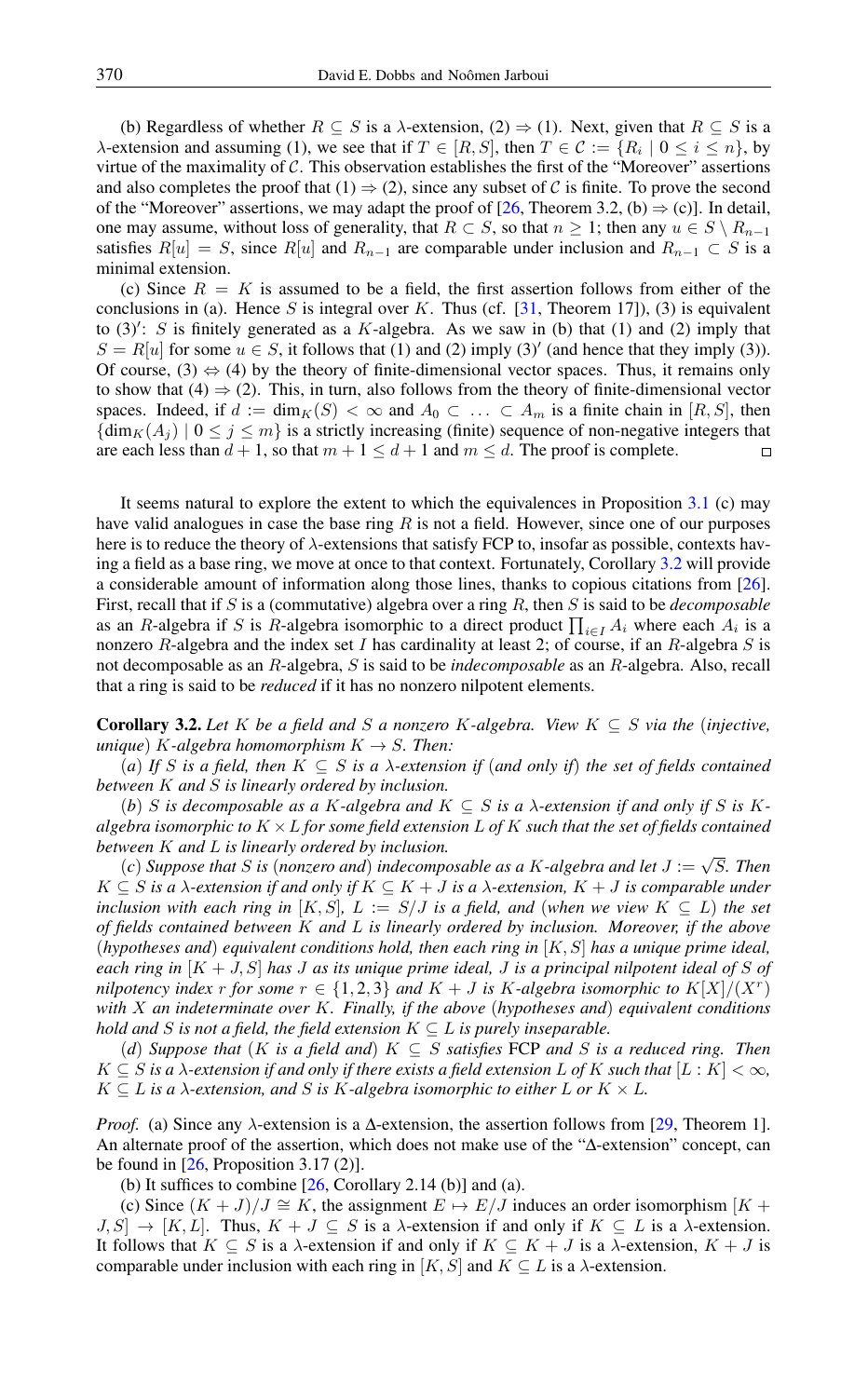Suppose first that  $K \subseteq S$  is a  $\lambda$ -extension. Then, by [\[26,](#page-15-2) Theorem 3.8 (2)], J is the unique prime ideal of each ring in  $[K + J, S]$ . It follows that L is a field. In view of the preceding paragraph, this completes the proof of the "only if" assertion.

To prove the "if" assertion, it suffices to combine (a) with the first paragraph of this proof.

All parts of the "Moreover" and "Finally" assertions now follow from what was established in [\[26,](#page-15-2) Theorem 3.8].

(d) The "if" assertion follows by combining (a) and (b). For the converse, suppose that  $K \subseteq S$  is a  $\lambda$ -extension. Since  $K \subseteq S$  satisfies FCP, Proposition [3.1](#page-7-2) (c) gives  $\dim_K(S) < \infty$ . Thus, by once again combining (a) and (b), we may assume, without loss of generality, that S is an indecomposable K-algebra. Since S is assumed to be reduced,  $J := \sqrt{S} = 0$ . Hence, by yet another combination of (a) and (b), S is a field (identified with  $L := S/J$ ). Finally,  $[L : K] = \dim_K(S) < \infty$ . The proof is complete.  $\Box$ 

<span id="page-9-2"></span>Remark 3.3. (a) One cannot remove the hypothesis in the "Finally" assertion in Theorem [3.2](#page-8-0) (c) that S is not a field. In other words, a field extension which is also a  $\lambda$ -extension need not be purely inseparable. Examples of non-minimal field extensions that are also  $\lambda$ -extensions and illustrate this fact are easy to find in any prime characteristic  $p > 0$ : cf.  $\mathbb{F}_p \subset \mathbb{F}_{p^{(q^2)}}$  for any prime number q. With some more effort, one can verify that  $\mathbb{Q} \subset \mathbb{Q}(2^{1/4})$  provides such an example in characteristic 0. We will meet these field extensions again in Remark [3.7](#page-11-0) (b).

(b) As one may surmise from Corollary [3.2](#page-8-0) (c), it remains an open question, for a field  $K$ , to classify (up to K-algebra isomorphism) the K-algebras  $S$  that are indecomposable, but not reduced, such that  $K \subseteq S$  is a  $\lambda$ -extension. As noted in Corollary [3.2](#page-8-0) (c), much is known about reduced, such that  $A \subseteq B$  is a  $\lambda$ -extension. As noted in Coronary 5.2 (c), much is known about<br>such rings S, including the fact that  $\sqrt{S}$  is the only prime ideal of S and  $\sqrt{S}$  is a principal nilpotent ideal of S whose nilpotency index is either 2 or 3. Moreover, if K is a field and  $K \subseteq T$ is a  $\lambda$ -extension, then each nilpotent element of T has nilpotency index at most 3 [\[26,](#page-15-2) Corollary 3.6]. The restriction in Corollary [3.2](#page-8-0) (c) to reduced extension rings was made in order to obtain the classification result there. In fact, if X is an indeterminate over a field K and  $n > 1$ , then  $K \subseteq K[X]/(X^n)$  is a  $\lambda$ -extension if and only if  $n \leq 3$  [\[26,](#page-15-2) Proposition 3.5]. This completes the remark.

We turn next to characterizing the integral  $\lambda$ -extensions satisfying FCP in the general case, that is, where the base ring may not be a field. The general procedure is summarized in Proposition [3.4](#page-9-1) (which does not even need the "FCP" hypothesis).

<span id="page-9-1"></span>**Proposition 3.4.** *Let*  $R \subseteq S$  *be an integral ring extension, let*  $M \in Max(R)$  *and let* J *be an ideal of* S such that  $MS ⊆ J ⊂ S$ *. Put*  $A := R + J$ *. Then*  $R ⊆ S$  *is a*  $\lambda$ *-extension if and only if the following three conditions hold:*

 $(i) [R, S] = [R, A] \cup [A, S];$ 

(*ii*)  $R \subseteq A$  *is a*  $\lambda$ -extension;

(*iii*)  $R/M \subseteq S/J$  *is a*  $\lambda$ -extension.

*Proof.* It will suffice to show that (iii) is equivalent to the condition that  $A \subseteq S$  is a  $\lambda$ -extension. This, in turn, can be shown by reasoning as in the first paragraph of the proof of Corollary [3.2](#page-8-0) (c). (In detail, combine the order-isomorphism  $[A, S] \rightarrow [A/J, S/J]$  with the ring isomorphism  $A/J \cong R/M.$ 

One may think that the most natural choice for J in Proposition [3.4](#page-9-1) would be  $J = MS$ . However, Theorem [3.5](#page-9-0) (c) will indicate how Proposition [3.4](#page-9-1) can be sharpened when one adds the "FCP" hypothesis. We will show why a different choice of  $J$  (and a particular choice of  $M$ ) may be appropriate when one is given  $S$  as the result of juxtaposing a finite number of minimal extensions whose smallest base ring is R.

<span id="page-9-0"></span>**Theorem 3.5.** Let  $R \subset S$  be an integral ring extension with a finite maximal chain  $R = R_0 \subset I$  $\cdots \subset R_n = S$  *in* [R, S]. Then:

 $(a)$  *If* 1 ≤ *i* ≤ *n, put*  $Q_i := (R_{i-1} : R_i)$  *and*  $M_i := Q_i ∩ R$ *. Then* 

$$
Supp_R(S/R) = MSupp_R(S/R) = \{M_i \mid 1 \le i \le n\}
$$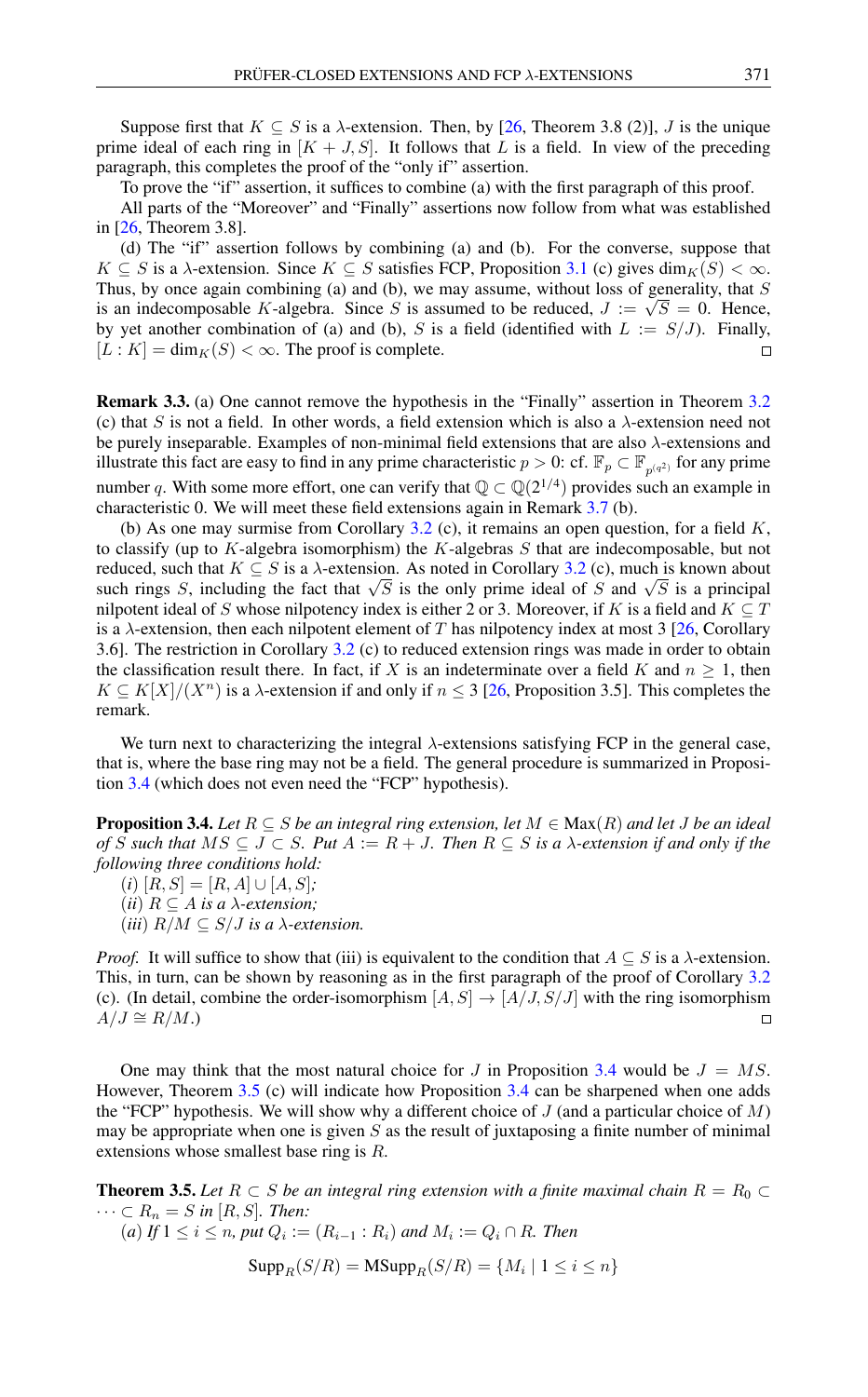*and*

$$
\operatorname{Rad}_R(\prod_{i=1}^n M_i) = \operatorname{Rad}_R((R:S)) = \cap_{i=1}^n M_i.
$$

(*b*) *Assume that the* (*integral*) *extension* R ⊂ S *is a* λ*-extension and* M ∈ Max(R)*. Then there are at most two distinct prime* (*in fact, maximal*) *ideals of* S *that lie over* M*.*

(*c*) *Assume that the* (*integral*) *extension* R ⊂ S *is a* λ*-extension that satisfies* FCP*. Then*  $\text{Supp}_R(S/R) = \text{MSupp}_R(S/R)$  *is the singleton set whose unique element is*  $\text{Rad}_R((R : S))$ *.* 

 $(d)$  *Assume that the* (*integral*) *extension*  $R \subset S$  *satisfies* FCP*. Let*  $M \in Max(R)$  *and put*  $A := R + \text{Rad}_{S}(MS)$ . Then  $R \subset S$  is a  $\lambda$ -extension if and only if the following three conditions *hold:*

 $(i)$   $[R, S] = [R, A] \cup [A, S]$ ;

(*ii*)  $R \subseteq A$  *is a*  $\lambda$ -extension;

 $(iii)$  *If*  $M \in \text{Supp}_R(S/R)$ *, there are at most two prime (maximal) ideals* N of S *that lie over* M, for at most one such N is it the case that  $R + N \subset S$ , and if there exists  $\mathcal{N} \in \text{Max}(S)$ *such that*  $R + \mathcal{N} \subset S$ *, then*  $R/M \subset S/N$  *is a (necessarily finite-dimensional)*  $\lambda$ -extension of *fields.*

*Proof.* (a) For each i, it follows from [\[25,](#page-15-4) Théorème 2.2 (ii)] that  $Q_i$  is the crucial maximal ideal of the minimal extension  $R_{i-1} \subset R_i$ . Hence, by integrality,  $M_i$  is a maximal ideal of R. By [\[19,](#page-15-6) Corollary 3.2], Supp $_R(S/R) = \{M_i \mid 1 \le i \le n\}$ . This proves the first assertion of (a). Also, each  $M_i$  contains  $(R : S)$ , since  $(R : S) \subseteq (R_{i-1} : R_i)$ . On the other hand, since  $Q_i R_i \subseteq R_{i-1}$ , we have

$$
\left(\prod_{1 \leq i \leq n} M_i\right) S \subseteq \left(\prod_{1 \leq i \leq n} Q_i\right) S \subseteq \left(\prod_{1 \leq i \leq n-1} Q_i\right) R_{n-1} \subseteq
$$
\n
$$
\left(\prod_{1 \leq i \leq n-2} Q_i\right) R_{n-2} \subseteq \left(\prod_{1 \leq i \leq n-3} Q_i\right) R_{n-3} \subseteq \dots \subseteq R.
$$

Thus,  $\prod_{1 \leq i \leq n} M_i \subseteq (R : S) \subseteq \bigcap_{1 \leq i \leq n} M_i$ . We can use this fact and [\[2,](#page-14-5) Proposition 1.11 (ii)] (which applies since each  $M_i$  is a prime ideal of  $R$ ) to get the final assertion of (a).

(b) The parenthetical assertion is a standard consequence of integrality (cf. [\[2,](#page-14-5) Corollary 5.8]). If  $M \notin \text{Supp}_R(S/R)$ , then  $R_M = S_M$  and so there exists a unique prime (maximal) ideal of S lying over M. Thus, without loss of generality, we may assume that  $M \in \text{Supp}_R(S/R)$  (that is,  $M \in \{M_i \mid 1 \le i \le n\}$ ). Since S is finitely generated as an R-module, there are only finitely many prime (maximal) ideals of S that lie over M, say,  $N_1, \ldots, N_k$  for some integer  $k \ge 1$  (cf. [\[9,](#page-15-22) Proposition 3, page 40], [\[2,](#page-14-5) Theorem 5.10]). Consider the ideal  $J := \text{Rad}_{S}(MS) = \bigcap_{j=1}^{k} N_j$ and the ring  $A := R + J \in [R, S]$ . We have canonical R-algebra isomorphisms  $R/M \rightarrow A/J$ and  $S/J \to \prod_{j=1}^{k} S/N_j$  (with the former holding because  $J \cap R = M$  and the latter coming via the Chinese Remainder Theorem). By the order-isomorphism  $[A, S] \rightarrow [A/J, S/J], A/J \subseteq S/J$ inherits the " $\lambda$ -extension" property from  $A \subseteq S$ , and so we may view the injective canonical R-algebra homomorphism  $R/M \to \prod_{j=1}^{k} S/N_j$  as a  $\lambda$ -extension  $R/M \subseteq \prod_{j=1}^{k} S/N_j$ . Hence, as  $R/M$  is a field, [\[26,](#page-15-2) Corollary 2.14 (a)] ensures that  $k \leq 2$ .

(c) Since  $R \subset S$  is a  $\lambda$ -extension that satisfies FCP, it follows easily, by combining (a) with [\[19,](#page-15-6) Corollary 3.2] and [\[38,](#page-16-0) Lemma 1.7], that  $\text{Supp}_R(S/R) = \text{MSupp}_R(S/R)$  is a singleton set. Let M denote its unique element. It remains only to prove that  $M = \text{Rad}_{R}((R : S))$ . For  $1 \leq i \leq n$ , let  $M_i$  be as in (a). Then  $M_i = M$  for all i. Hence, by (a),  $\text{Rad}_R((R : S)) =$  $\bigcap_{i=1}^n M_i = M$ , as desired.

(d) We must show that the present condition (iii) is equivalent to what was called condition (iii) in Proposition [3.4](#page-9-1) (with  $J = \text{Rad}_{S}(MS)$ ). Recall that condition (iii) of Proposition 3.4 can be reformulated as stating that  $R/M \subseteq S/Rad_S(MS)$  is a  $\lambda$ -extension.

Suppose first that  $M \notin \text{Supp}_R(S/R)$ , that is,  $R_M = S_M$ . Then the unique prime (maximal) ideal N of S lying over M is such that the residue fields  $S/N$  and  $R/M$  are isomorphic as Ralgebras. In fact, if we view the canonical R-algebra homomorphism  $R/M \to S/Rad_S(MS)$  = S/N as an inclusion, it is the identity map on  $R/M$ , in which case  $R/M \subseteq S/Rad_S(MS)$  is trivially a  $\lambda$ -extension.

Suppose next that  $M \in \text{Supp}_R(S/R)$ . There are two subcases. In the first subcase, there exists a unique prime (maximal) ideal N of S lying over M. In this subcase,  $S/Rad_S(MS) = S/N$ .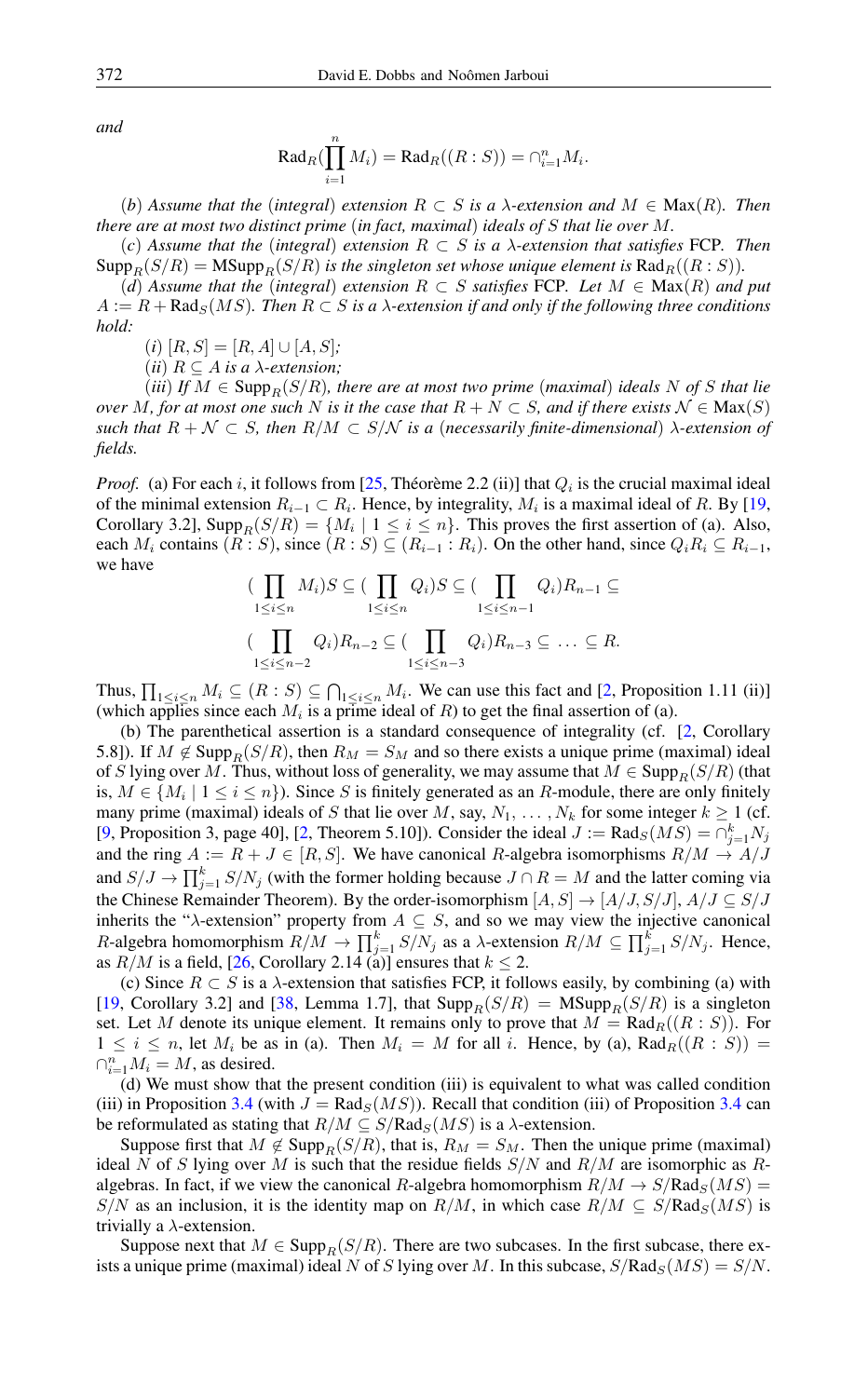By (b), there is only one other subcase, namely, where there are two distinct prime (maximal) ideals, say  $N_1$  and  $N_2$ , of S lying over M. Then, by the Chinese Remainder Theorem, we have an R-algebra isomorphism

$$
S/\text{Rad}_S(MS) = S/(N_1 \cap N_2) \cong S/N_1 \times S/N_2.
$$

It remains only to explain why  $R/M \subseteq S/N_1 \times S/N_2$  being a  $\lambda$ -extension is (after possibly relabeling N<sub>1</sub> and N<sub>2</sub>) equivalent to having  $R/M = S/N_1$  and  $R/M \subset S/N_2$  a finite-dimensional  $\lambda$ -extension of fields. Thus, since  $R/M \subseteq S/Rad_S(MS)$  inherits the "FCP" property from  $R \subseteq S$ , an appeal to Proposition [3.1](#page-7-2) (c) and Corollary [3.2](#page-8-0) (b) completes the proof.  $\Box$ 

Remark 3.6. It is clear from the proofs of Corollary [3.2](#page-8-0) (c), Proposition [3.4](#page-9-1) and Theorem [3.5](#page-9-0) (d) that the following conclusion holds. Let  $R \subseteq S$  be rings, J an ideal of S, and  $I := J \cap R$ ; then  $R \subseteq S$  is a  $\lambda$ -extension if and only if  $R \subseteq R+J$  is a  $\lambda$ -extension,  $[R, S] = [R, R+J] \cup [R+J, S]$ and  $R/I \subseteq S/J$  is a  $\lambda$ -extension. It is natural to ask why we chose to focus in Theorem [3.5](#page-9-0) (d) on an intermediate ring of the form  $R+\text{Rad}_S(MS)$ , that is, on an ideal of the form  $J=\text{Rad}_S(MS)$ for some  $M \in \text{Max}(R)$ . The answer is that this focus permitted a characterization in Theorem [3.5](#page-9-0) (d) which made effective use of what is known about such problems when the base ring is a field. When we begin to move to the context of non-integral ring extensions in Theorem [3.9,](#page-12-0) an entirely different kind of analysis will be needed. But the methodology discussed above will return in Corollary [3.11,](#page-14-3) where it will be advantageous to use the natural intermediate ring in  $[R, S]$ , namely,  $\overline{R}_S$ . This completes the remark.

Remark [3.7](#page-11-0) will complete our contributions to the study of the integral case for the  $\lambda$ extensions that satisfy FCP.

<span id="page-11-0"></span>Remark 3.7. (a) This remark assumes familiarity with the inert/decomposed/ramified trichotomy for the integral minimal extensions of a given base ring  $R$  (cf. [\[34,](#page-15-23) Theorem 3.3]). The point of view in Theorem [3.5](#page-9-0) leads naturally to the following question. If a ring extension  $R \subset S$  admits a finite maximal chain  $R = R_0 \subset \cdots \subset R_n = S$  in [R, S], under what circumstances is  $R \subset S$ a  $\lambda$ -extension? This question has been studied extensively in case  $n = 2$ , where the question is equivalent to asking when  $[R, S] = \{R, R_1, S\}$ . As the focus thus far in Section 3 has been on certain integral extensions, let us summarize here in case  $n = 2$ , supposing that one knows only that  $E_1$ :  $R \subset T$  and  $E_2$ :  $T \subset S$  are each integral minimal extensions with respective crucial maximal ideals M and N. It was shown in  $[24,$  Proposition 3.1 (d)] that a necessary condition for  $R \subset T$  to be a  $\lambda$ -extension is that  $N \cap R = M$ . With this necessary condition also being assumed, it turns out that there are only two contexts for which one can be certain that  $R \subset T$  is a  $\lambda$ -extension:  $E_2$  is inert and  $E_1$  is either decomposed or ramified. This fact is included in [\[14,](#page-15-25) Theorem 2.9 (a)].

Unfortunately, an error in  $[14,$  Theorem 2.8] led to condition  $(ix)$  of  $[24,$  Theorem 4.1] being mishandled in [\[14,](#page-15-25) Theorem 2.9]. Condition (ix) is the stipulation that  $E_1$  is ramified,  $E_2$  is decomposed and  $N \cap R = M$ . Part (b) of [\[14,](#page-15-25) Theorem 2.9] summarized the contexts for which  $R \subset T$  is never a  $\lambda$ -extension; part (c) of [\[14,](#page-15-25) Theorem 2.9] summarized the contexts for which some instances have  $R \subset T$  being a  $\lambda$ -extension and other instances have  $R \subset T$  not being a  $\lambda$ extension; and [\[14,](#page-15-25) Theorem 2.8] mistakenly classified condition (ix) into part (b) instead of part (c). Thanks to an example provided by Picavet and Picavet-L'Hermitte, this error was rectified in [\[15,](#page-15-26) Example], and results that classify up to isomorphism have been completed that are strong enough to cover the situation where R is the prime subring of S (cf. [\[16,](#page-15-27) Corollaries 2.21 (c) and 3.6 (f)], [\[20,](#page-15-28) Corollaries 2.15 and 2.18 (c)], [\[21,](#page-15-29) Corollary 2.4 and 2.5 (f)], [\[17,](#page-15-30) Lemma 2.2 (b)]).

The flavor of some of the underlying work may be seen by considering the situation where  $R$ is a field, say K, with  $E_1$  and  $E_2$  each being ramified. Up to isomorphism, it follows from [\[25,](#page-15-4) Lemme 1.2] and [\[17,](#page-15-30) Lemma 2.2 (b)] that we can take  $T = K \times K$  (with K viewed inside T via the diagonal embedding,  $a \mapsto (a, a)$ ) and  $S = K \times K \times K$  (with T viewed inside S by taking the product of a diagonal map and the identity map on one of the copies of K). Then  $K \subset S$ meets the stipulation of condition (xiii) of [\[24,](#page-15-24) Theorem 4.1] and, according to [\[14,](#page-15-25) Theorem 2.9] (as tempered by the above comments), condition (xiii) admits some examples that are  $\lambda$ extensions and other examples that are not λ-extensions. So, even in an example as apparently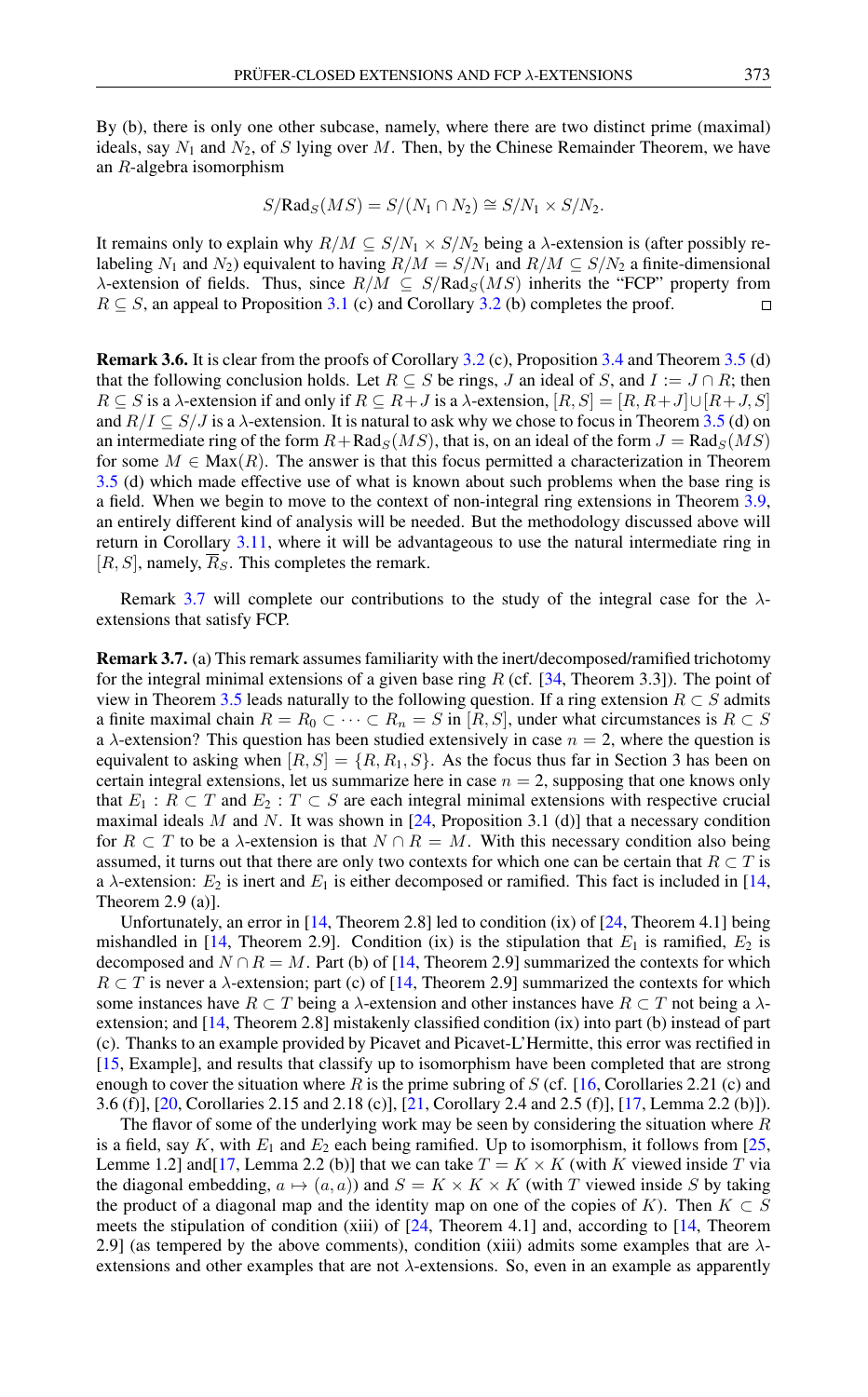simple as this, the theory covering the general case instructs us to analyze further. Fortunately, it is not difficult to give a direct argument showing that  $K \subset S$  is not a  $\lambda$ -extension. Indeed,  $[K, S] \setminus \{K, S\}$  contains at least (exactly, if  $K = \mathbb{F}_2$ ) three pairwise distinct elements. These are, respectively, the collection of all  $(a, b, c) \in S$  such that  $a = b$  (resp., such that  $a = c$ ; resp., such that  $b = c$ ).

(b) By taking  $p = 2 = q$  in an example from Remark [3.3](#page-9-2) (a), we see that  $\mathbb{F}_2 \subset \mathbb{F}_{16}$  is a non-minimal field extension which is also a  $\lambda$ -extension. Its only "properly intermediate" ring is  $\mathbb{F}_4$ . One can describe this situation as in the first paragraph of (a), by taking  $E_1$  to be  $\mathbb{F}_2 \subset \mathbb{F}_4$  and  $E_2$  to be  $\mathbb{F}_4 \subset \mathbb{F}_{16}$ . The characteristic 0 example from Remark [3.3](#page-9-2) (a) can be described similarly, by taking  $E_1$  to be  $\mathbb{Q} \subset \mathbb{Q}(\sqrt{2})$  and  $E_2$  to be  $\mathbb{Q}(\sqrt{2}) \subset \mathbb{Q}(2^{1/4})$ . Notice that in both examples,  $E_1$  and  $E_2$  are inert (and, of course, their crucial maximal ideals satisfy  $N \cap R = M$ , since N and  $M$  are each 0). According to  $[14,$  Theorem 2.9 (c)](as tempered by the above comments), there exist inert ring extensions  $A \subset B$  and  $B \subset C$  such that their crucial maximal ideals satisfy  $\mathcal{N} \cap A = \mathcal{M}$  and  $A \subset C$  is not a  $\lambda$ -extension. Indeed, field-theoretic examples that illustrate this fact are easy to find: consider the chains  $\mathbb{F}_2 \subset \mathbb{F}_4 \subset \mathbb{F}_{64}$  and  $\mathbb{Q} \subset \mathbb{Q}(\sqrt{2}) \subset \mathbb{Q}(\sqrt{2}, \sqrt{3})$ .

(c) As noted in (a), it was proved in  $[14]$  that if  $E_2$  is inert and  $E_1$  is either decomposed or ramified, then the juxtaposition of  $E_2$  atop  $E_1$  produces a  $\lambda$ -extension. One such example, where  $K \subset L$  is any minimal field extension, is given by the chain  $K \subset K \times K \subset K \times L$ . The reader is invited to similarly build many other examples by using some known inert, decomposed or ramified extensions in conjunction with [\[14,](#page-15-25) Theorem 2.9]. This completes the remark.

Theorem [3.9](#page-12-0) identifies the integrally closed  $\lambda$ -extensions that satisfy FCP. This result generalizes [\[5,](#page-14-6) Corollary 2.7] and, in our opinion, improves upon [\[36,](#page-15-3) Proposition 5.2 (1)]. First, for the sake of completeness, Lemma [3.8](#page-12-1) isolates some facts about support that will be needed in the proof of Theorem [3.9.](#page-12-0) Recall that if E is a (unital) module over a ring A, then Supp<sub>A</sub>(E) :=  ${P \in \text{Spec}(A) \mid E_P \neq 0}.$ 

<span id="page-12-1"></span>**Lemma 3.8.** (*a*) Let R be a ring, let  $P \subseteq M$  be prime ideals of R, and let E be an R-module. *Then*  $P \in \text{Supp}_R(E)$  *if and only if*  $PR_M \in \text{Supp}_{R_M}(E_M)$ .

(*b*) *Let*  $A ⊆ B$  *be rings and let*  $P ⊆ M$  *be prime ideals of*  $A$ *. Then*  $P ∈ \text{Supp}_A(B/A)$  *if and only if*  $PA_M \in \text{Supp}_{A_M}(B_M/A_M)$ .

*Proof.* (a) We must show that  $PR_M \in \text{Supp}_{R_M}(E_M)$  if and only if  $E_P \neq 0$ . This, in turn, follows since

$$
(E_M)_{PR_M} = E_M \otimes_{R_M} (R_M)_{PR_M} \cong (E \otimes_R R_M) \otimes_{R_M} R_P \cong
$$
  

$$
E \otimes_R R_P \cong E_{R \setminus P} =: E_P.
$$

(b) As  $B_M/A_M \cong (B/A)_M$ , an application of (a) (with  $R := A$  and  $E := B/A$ ) completes the proof.  $\Box$ 

<span id="page-12-0"></span>Theorem 3.9. *Let* R ⊆ S *be an integrally closed ring extension that satisfies* FCP*. Then the following conditions are equivalent:*

 $(1)$  Supp<sub>R</sub> $(S/R)$  *is linearly ordered by inclusion;* (2)  $R \subseteq S$  *is a*  $\lambda$ -extension.

*Proof.* If  $R = S$ , then both (1) and (2) hold trivially. Thus, we may henceforth assume, without loss of generality, that  $R \subset S$ .

 $(1) \Rightarrow (2)$ : Suppose that the implication fails. Then (1) holds, but there exist  $T, U \in [R, S]$ such that  $T \nsubseteq U$  and  $U \nsubseteq T$ . As  $T \nsubseteq U$ , it follows via globalization that  $T_M \nsubseteq U_M$  for some  $M \in \text{Max}(R)$ . (As usual, if  $A \subseteq B$  are rings, with  $C \in [A, B]$  and  $P \in \text{Spec}(A)$ , then  $C_P := C_{A\setminus P}$  and  $C_P$  is identified with its image under the canonical injection  $C_P \longrightarrow B_P$ .) Hence  $T_M \neq R_M$ , and so  $R_M \subset T_M$ ; *a fortiori*,  $R_M \subset S_M$ , that is,  $M \in \text{Supp}_R(S/R)$ .

Consider  $R_M \subset S_M$ . On general principles,  $[R_M, S_M] = \{C_M | C \in [R, S]\}$ . (In detail, one inclusion is clear. For the reverse inclusion, if  $D \in [R_M, S_M]$  and  $j : S \longrightarrow S_M$  is the canonical injection, then  $E := j^{-1}(D) \in [R, S]$  and  $E_M = D$ .) Thus,  $R_M \subseteq S_M$  inherits the FCP (and FIP) properties from  $R \subseteq S$ ; and, of course,  $R_M$  is integrally closed in  $S_M$ . Therefore, by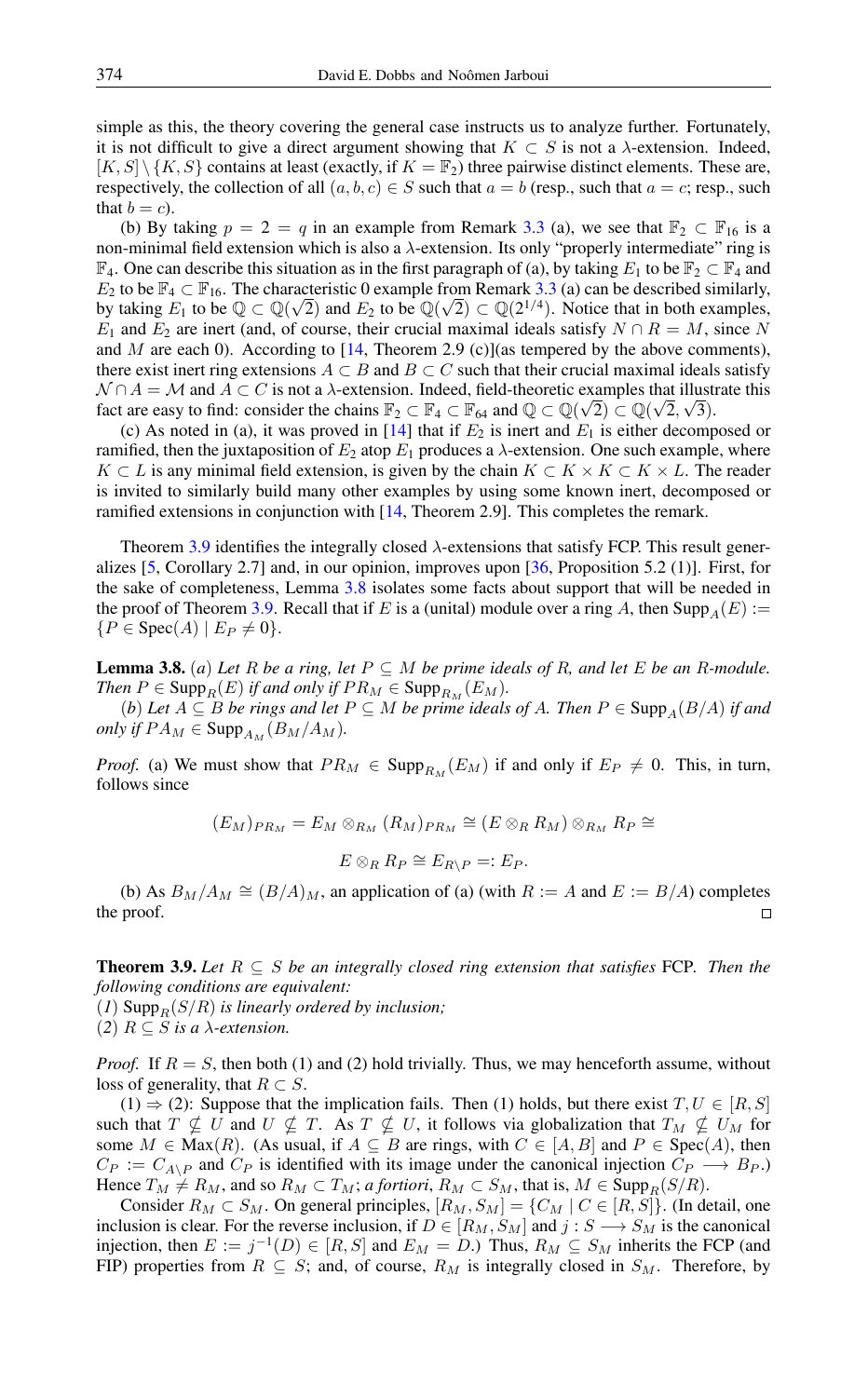[\[19,](#page-15-6) Corollary 6.4],  $[R_M, S_M]$  is a finite set that is linearly ordered by inclusion. Consequently,  $U_M \subset T_M$ . As  $U \nsubseteq T$ , it follows via globalization that  $U_N \nsubseteq T_N$  for some  $N \in \text{Max}(R)$ .

Repeat the above reasoning, with  $R_N \subseteq S_N$  replacing  $R_M \subseteq S_M$ . The upshot is that  $[R_N, S_N]$  is a finite set that is linearly ordered by inclusion. Hence,  $T_N \subset U_N$  (since  $U_N \nsubseteq T_N$ ). Thus,  $R_N \subset U_N \subseteq S_N$ , and so  $N \in \text{Supp}_R(S/R)$ . As M and N are each maximal ideals of R that are in Supp<sub>R</sub>(S/R), it follows from (1) that  $M = N$ . Since  $U_M \subset T_M$  and  $U_N \nsubseteq T_N$ , we have the (desired) contradiction, thus completing the (indirect) proof that (1)  $\Rightarrow$  (2).

 $(2) \Rightarrow (1)$ : Assume (2). We will derive a contradiction from the condition that there exist  $P, Q \in \text{Supp}_R(S/R)$  such that  $P \nsubseteq Q$  and  $Q \nsubseteq P$ . As  $R \subset S$ , we can use the proof of [\[36,](#page-15-3) Proposition 5.2 (2)] to conclude that  $MSupp_R(S/R)$  consists of a single maximal ideal of R. Let M denote the unique element of  $MSupp_R(S/R)$ .

We claim that we can replace  $R \subseteq S$  with  $R_M \subseteq S_M$ . To see this, note first that  $R_M \subseteq$  $S_M$  inherits the " $\lambda$ -extension" property from  $R \subset S$ . Next, it follows from Lemma [3.8](#page-12-1) (a) that  $PR_M, QR_M \in \text{Supp}_{R_M}(S_M/R_M)$ . Of course,  $PR_M$  and  $QR_M$  are not comparable since P and Q are not comparable. Next, it follows from Lemma [3.8](#page-12-1) (b) and globalization that if Supp<sub>RM</sub>  $(S_M/R_M)$  were linearly ordered by inclusion, then Supp<sub>R</sub>(S/R) would also be linearly ordered by inclusion. This proves the above claim and so, by *abus de langage*, we can assume henceforth that  $(R, M)$  is quasi-local.

As  $R \subset S$  satisfies FCP, we can pick a finite maximal chain  $R = R_0 \subset ... \subset R_k \subset ... \subset$  $R_n = S$  in [R, S]. Since [\[19,](#page-15-6) Theorem 6.3 (b)] ensures that  $(R, S)$  is a normal pair,  $R_{k-1} \subset R_k$ is an integrally closed minimal extension, for each  $k \in \{1, ..., n\}$ . For each such k, let  $C_k$  denote the crucial maximal ideal of the minimal extension  $R_{k-1} \subset R_k$ . As  $(R_{k-1}, R_k)$  is a normal pair and  $R_0 (= R)$  is quasi-local, it follows from [\[19,](#page-15-6) Theorem 6.8] (by induction on k) that each  $R_k$  is quasi-local;  $R_k = (R_{k-1})_{h_k}$  for some prime ideal  $h_k$  of  $R_{k-1}$  such that  $h_k R_k = h_k$ ; and  $R_{k-1}/h_k$  is a valuation domain (necessarily with quotient field  $R_k/h_k$ ). By [\[25,](#page-15-4) Théorème 2.2],  $C_k$  "blows up" in  $R_k$  (in the sense that  $C_kR_k = R_k$ ) and *every other* prime ideal of  $R_{k-1}$  is lain over by exactly one prime ideal of  $R_k$ . So, for each k, there exists at most one  $\mathfrak{p}_k$  (resp., at most one  $\mathfrak{q}_k$ ) ∈ Spec $(R_k)$  such that  $\mathfrak{p}_k \cap R = P$  (resp., such that  $\mathfrak{q}_k \cap R = Q$ ). To show that  $P \subseteq Q$ (resp.,  $Q \subseteq P$ ), it will be enough to find k such that  $\mathfrak{p}_k \subseteq \mathfrak{q}_k$  (resp.,  $\mathfrak{q}_k \subseteq \mathfrak{p}_k$ ), as one would then intersect with  $R$  to get the desired assertion, that is, the desired contradiction.

By [\[19,](#page-15-6) Corollary 3.2], P can be expressed as the intersection of R with some appropriate  $C_k$ . Also, since  $P \in \text{Supp}_R(S/R)$ , it follows from [\[19,](#page-15-6) Remark 6.14] that P blows up in  $S = R_n$ , and so there exists a unique index  $k_1$  such that  $1 \leq k_1 \leq n$  and  $\mathfrak{p}_{k_1-1}$  blows up in  $R_{k_1}$ . Similarly, there exists a unique index  $k_2$  such that  $1 \leq k_2 \leq n$  and  $\mathfrak{q}_{k_2-1}$  blows up in  $R_{k_2}$ . For each index k, as noted above, only one prime ideal of  $R_{k-1}$  blows up in  $R_k$ . If  $k_1 = k_2$ , then  $\mathfrak{p}_{k_1-1} = \mathfrak{q}_{k-1}$ and intersection with R would give  $P = Q$ , the desired contradiction. Therefore  $k_1 \neq k_2$ .

Without loss of generality,  $k_1 < k_2$ . Put  $k := k_1$ . Then  $\mathfrak{p}_{k-1} = C_k \neq \mathfrak{q}_{k-1}$  in  $\text{Spec}(R_{k-1})$ . Recall that  $R_k = (R_{k-1})_{h_k}$  and  $h_k R_k = h_k$ . It follows that  $h_k$  is the unique maximal ideal of  $R_k$ . We have that  $\mathfrak{p}_{k-1}$  blows up in  $R_k = (R_{k-1})_{h_k}$  and  $\mathfrak{q}_{k-1}$  does not blow up in  $R_k$ . Thus,  $\mathfrak{p}_{k-1} \nsubseteq h_k$  and  $\mathfrak{q}_{k-1} \subseteq h_k$ .

We claim that  $h_k$  is comparable under inclusion with each prime ideal p of  $R_{k-1}$ . We will show that if  $\mathfrak{p} \nsubseteq h_k$ , then  $h_k \subseteq \mathfrak{p}$ . Pick  $a \in \mathfrak{p} \setminus h_k$ . Then, working in  $R_k = (R_{k-1})_{h_k}$ , we see that for each  $u \in h_k$ ,

$$
u = \left(\frac{u}{a}\right)a = \left(\frac{u}{1}\right)\left(\frac{1}{a}\right)a \in h_k(R_{k-1})_{h_k}a = h_ka \subseteq R_{k-1}a \subseteq \mathfrak{p}.
$$

This proves the above claim.

Apply the above claim to  $\mathfrak{p} := \mathfrak{p}_{k-1}$ . As  $\mathfrak{p}_{k-1} \nsubseteq h_k$ , we get  $h_k \subseteq \mathfrak{p}_{k-1}$ . Since  $\mathfrak{q}_{k-1} \subseteq h_k$ , it follows that  $q_{k-1} \subseteq p_{k-1}$ . As explained above, this leads to  $Q \subseteq P$ , the desired contradiction. The proof is complete.  $\Box$ 

Remark 3.10. One cannot delete the "FCP" hypothesis in Theorem [3.9.](#page-12-0) Perhaps the easiest way to see this is to let  $R$  be any quasi-local treed integral domain (that is, an integral domain such that  $Spec(R)$  is linearly ordered by inclusion; for instance, a valuation domain) and let S be the polynomial ring  $R[X]$  (for an indeterminate X over R). As noted in the proof of Example [2.2,](#page-3-0) R is integrally closed in S. It is also clear that  $\text{Supp}_R(S/R)$  is linearly ordered by inclusion, since it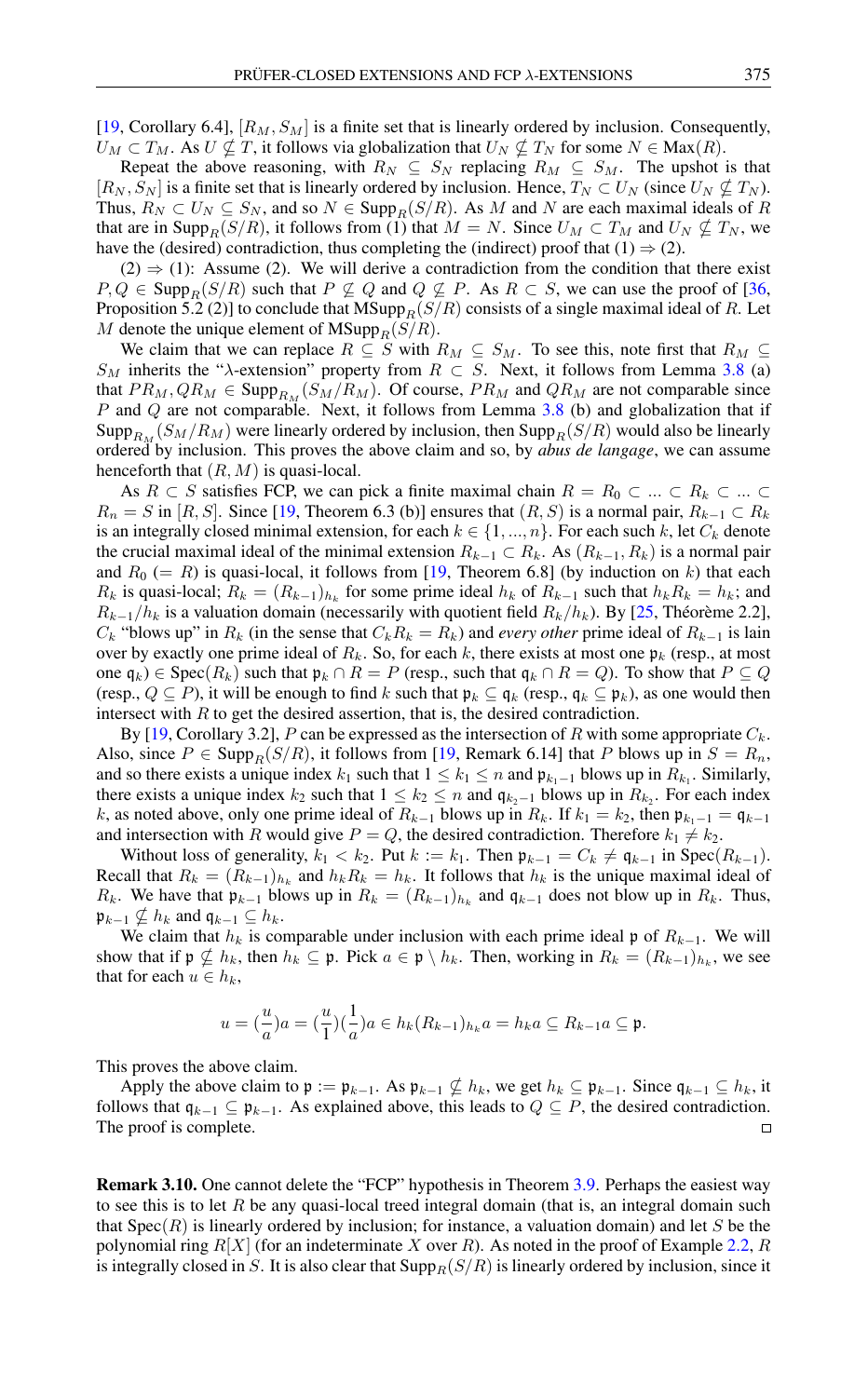is a subset of  $Spec(R)$ . However,  $[R, S]$  is not linearly ordered by inclusion: notice, for instance, that  $R[X^2]$  and  $R[X^3]$  are incomparable under inclusion since  $X^2 \notin R[X^3]$  and  $X^3 \notin R[X^2]$ . Of course, one can verify directly that the ring extension  $R \subset S$  does not satisfy FCP, in view of infinite decreasing chains such as  $\{R[X^{(2^n)}] | n \ge 0\}$ . In fact,  $R \subset S$  is not even a P-extension. This completes the remark.

In view of the earlier results in this section, our goal of characterizing the  $\lambda$ -extensions satisfying FCP will be accomplished if we do so for the FCP extensions that are neither integral nor integrally closed. This is done in our final result.

<span id="page-14-3"></span>**Corollary 3.11.** *Let*  $R ⊂ S$  *be rings such that*  $R ⊂ \overline{R}_S ⊂ S$  *and*  $R ⊂ S$  *satisfies* FCP. Then the *following conditions are equivalent:*

(*1*) R ⊂ S *is a* λ*-extension;*

 $(2)$   $R \subset \overline{R}_S$  *is a*  $\lambda$ -extension,  $[R, S] = [R, \overline{R}_S] \cup [\overline{R}_S, S]$  and  $\overline{R}_S \subset S$  *is a*  $\lambda$ -extension;

(3) Let  $M \in \text{Max}(R)$  and put  $E := R + \text{Rad}_{\overline{R_S}}(MR_S)$ . The following five conditions hold:  $(i)$   $[R, \overline{R_S}] = [R, E] \cup [E, \overline{R_S}];$ 

(*ii*)  $R \subseteq E$  *is a*  $\lambda$ -extension;

 $(iii)$  *If*  $M \in \text{Supp}_R(\overline{R_S}/R)$ , there are at most two prime (maximal) ideals N of  $\overline{R_S}$  that lie *over* M, for at most one such N is it the case that  $R+N \subset \overline{R_S}$ , and if there exists  $\mathcal{N} \in \text{Max}(\overline{R_S})$ *such that*  $R + \mathcal{N} \subset \overline{R_S}$ , then  $R/M \subset \overline{R_S}/\mathcal{N}$  *is a (necessarily finite-dimensional)*  $\lambda$ -extension of *fields;*

 $(iv)$   $J \subset S$  *is a Prüfer-closed extension for each ring*  $J \in [R, \overline{R}_S];$ 

 $(v)$  Supp $_{\overline{R}_S}(S/R_S)$  *is linearly ordered by inclusion.* 

(4) Let  $M \in \text{Max}(R)$  and put  $E := R + \text{Rad}_{\overline{R_S}}(MR_S)$ . The following five conditions *hold: conditions* (*i*)*,* (*ii*)*,* (*iii*) *and* (*v*) *from the above statement of* (*3*)*, as well as the following condition:*

 $(iv)'$  *For each*  $J \in [R, \overline{R}_S]$  *and for each*  $N \in \text{MSupp}_{\overline{R}_S}(S/\overline{R}_S)$ *, one has*  $(J : \overline{R}_S) \subseteq N$ *.* 

*Proof.* It is easy to see that  $(1) \Leftrightarrow (2)$ . Then  $(2) \Leftrightarrow (3)$  follows by combining Theorems [3.5](#page-9-0) (d), [2.5](#page-3-2) and [3.9;](#page-12-0) and (3)  $\Leftrightarrow$  (4) by Theorem [2.7.](#page-4-0)  $\Box$ 

In closing, we point out four aspects of the characterization of  $R \subset S$  being a  $\lambda$ -extension (in case  $R \subset R_S \subset S$  and  $R \subset S$  satisfies FCP) that is provided by condition (4) in Corollary [3.11.](#page-14-3) First, three of the five conditions that comprise condition (4) are Supp-theoretic (namely, (iii), (iv)' and (v)). Second, apart from its Supp-theoretic predication, (iii) is a condition that belongs to field theory, specifically, the (as yet unfinished) characterization of the finite-dimensional field extensions that are  $\lambda$ -extensions. Third, (ii) is a condition that shows the importance of understanding the integral case of  $\lambda$ -extensions and moreover, (ii) is stated in terms of an integral extension E of R that is often "smaller" than  $\overline{R}_S$ . Fourth, in view of the presence of condition (i), it seems (to us) that any result in the spirit of Corollary [3.11](#page-14-3) will need to include a stipulation that (is equivalent to requiring that) the set of intermediate rings of some related ring extension is pinched somewhere.

### <span id="page-14-0"></span>References

- [1] D. D. Anderson, D. E. Dobbs and B. Mullins, *The primitive element theorem for commutative algebras*, Houston J. Math. 25 (1999), 603–623; *Corrigendum*, Houston J. Math. 28 (2002), 217–219.
- <span id="page-14-5"></span>[2] M. F. Atiyah and I. G. Macdonald, *An Introduction to Commutative Algebra*, Addison-Wesley, Reading (MA), 1969.
- <span id="page-14-1"></span>[3] A. Ayache, *A constructive study about the set of intermediate rings*, Comm. Algebra 41 (2013), 4637– 4661.
- <span id="page-14-2"></span>[4] A. Ayache and A. Jaballah, *Residually algebraic pairs of rings*, Math. Z. 225 (1997), 49–65.
- <span id="page-14-6"></span>[5] A. Ayache and N. Jarboui, *Intermediary rings in normal pairs*, J. Pure Appl. Algebra 212 (2008), 2176– 2181.
- <span id="page-14-4"></span>[6] E. Bastida and R. Gilmer, *Overrings and divisorial ideals of rings of the form* D + M, Michigan Math. J. 20 (1973), 79–95.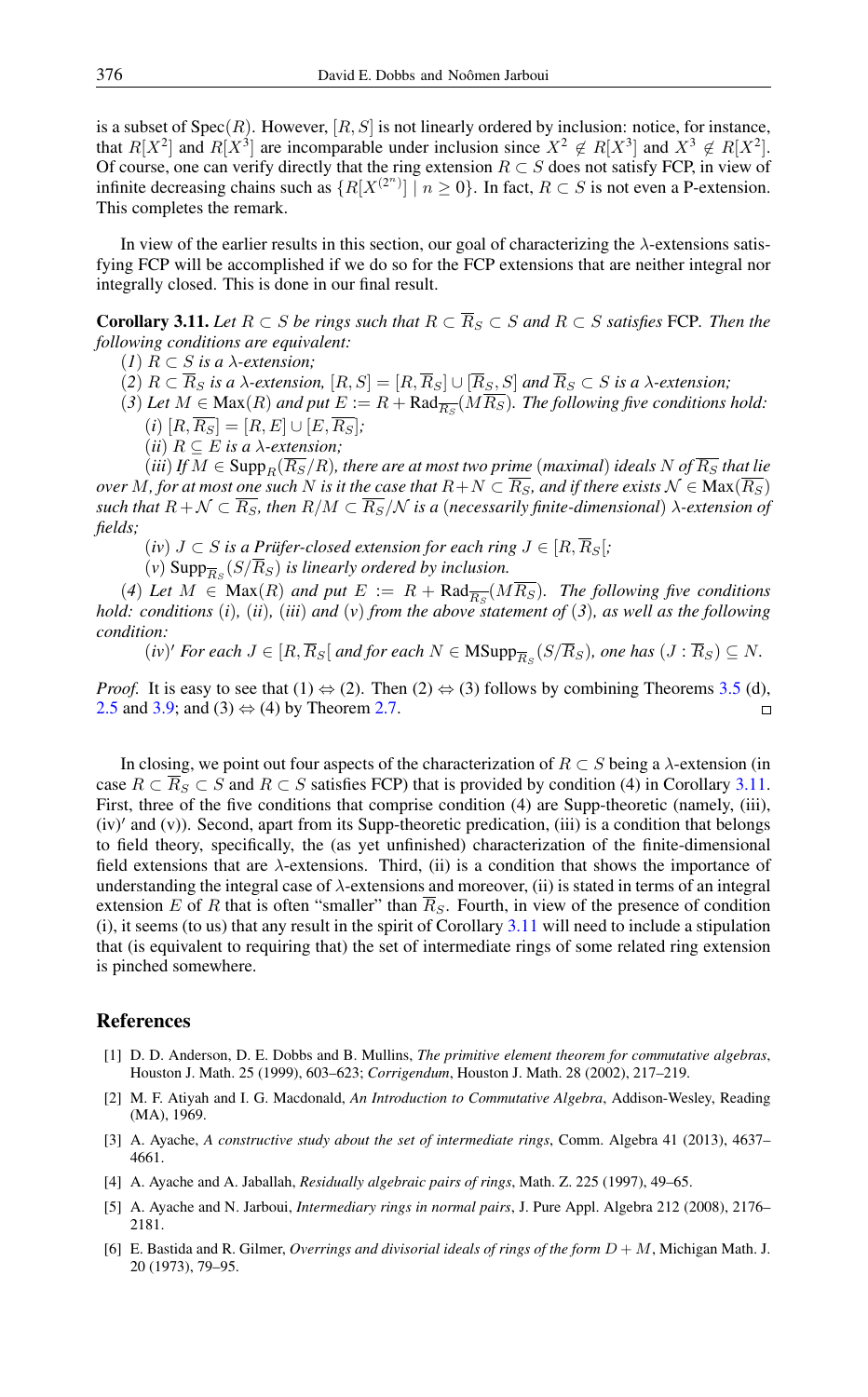- <span id="page-15-10"></span>[7] M. Ben Nasr and N. Jarboui, *New results about normal pairs of rings with zero divisors*, Ric. Mat. 63 (1) (2014), 149–155.
- <span id="page-15-1"></span>[8] M. Ben Nasr and N. Zeidi, *When is the integral closure comparable to all intermediate rings*, Bull. Aust. Math. Soc. 95 (1) (2017), 14–21.
- <span id="page-15-22"></span>[9] N. Bourbaki, *Algèbre commutative. Chapitre 5: Entiers. Chapitre 6: Valuations*, Éléments de math., Fasc. XXX, Actualités Scientifiques et Industrielles 1308, Hermann, Paris, 1964.
- <span id="page-15-12"></span>[10] E. D. Davis, *Overrings of commutative rings. III: Normal pairs*, Trans. Amer. Math. Soc. 182 (1973), 175–185.
- <span id="page-15-19"></span>[11] L. Dechéne, *Adjacent Extensions of Rings*, Ph.D. dissertation, University of California at Riverside, Riverside, CA, 1978.
- <span id="page-15-9"></span>[12] D. E. Dobbs, *On INC-extensions and polynomials with unit content*, Canad. Math. Bull. 23 (1) (1980), 37–42.
- <span id="page-15-7"></span>[13] D. E. Dobbs, *When the relative integral closure is the only intermediate ring*, Far East J. Math. Sci. 101 (1) (2017), 15–24. http://dx.doi.org/10.17654/MS101010015.
- <span id="page-15-25"></span>[14] D. E. Dobbs, *When the juxtaposition of two minimal ring extensions produces no new intermediate rings*, Pales. J. Math., 6 (1) (2017), 31–44.
- <span id="page-15-26"></span>[15] D. E. Dobbs, *Corrigendum to "When the juxtaposition of two minimal ring extensions produces no new intermediate rings"*, Pales. J. Math., 7 (1) 2018, 32–34.
- <span id="page-15-27"></span>[16] D. E. Dobbs, *Certain towers of ramified minimal ring extensions of commutative rings*, Comm. Algebra, 46 (8) (2018), 3461–3495. doi = 10.1080/00927872.2017.1412446.
- <span id="page-15-30"></span>[17] D. E. Dobbs, *A minimal ring extension of a large finite local prime ring is probably ramified*, J. Algebra Appl., 19 (1) (2020), 2050015 (27 pages): DOI: 10.1142/S0219498820500152.
- <span id="page-15-17"></span>[18] D. E. Dobbs and N. Jarboui, *On integral domains with a unique overring that is incomparable with the integral closure*, JP J. Algebra Number Theory Appl. 23 (1) (2011), 1–24.
- <span id="page-15-6"></span>[19] D. E. Dobbs, G. Picavet and M. Picavet-L'Hermitte, *Characterizing the ring extensions that satisfy FIP or FCP*, J. Algebra 371 (2012), 391–429.
- <span id="page-15-28"></span>[20] D. E. Dobbs, G. Picavet and M. Picavet-L'Hermitte, *On the number of intermediate rings when a decomposed extension lies atop a ramified extension*, Pales. J. Math., 7 (2) (2018), 363–384.
- <span id="page-15-29"></span>[21] D. E. Dobbs, G. Picavet and M. Picavet-L'Hermitte, *On the number of intermediate rings when a decomposed extension lies atop a ramified extension, II*, Pales. J. Math., 8 (2) (2019), 1–7.
- <span id="page-15-13"></span>[22] D. E. Dobbs and J. Shapiro, *Normal pairs with zero-divisors*, J. Algebra Appl. 10 (2) (2011), 335–356.
- <span id="page-15-14"></span>[23] D. E. Dobbs and J. Shapiro, *A generalization of Prüfer's ascent result to normal pairs of complemented rings*, J. Algebra Appl. 10 (6) (2011), 1351–1362.
- <span id="page-15-24"></span>[24] D. E. Dobbs and J. Shapiro, *When only finitely many intermediate rings result from juxtaposing two minimal ring extensions*, Pales. J. Math., 5 (Spec1) (2016), 13–31.
- <span id="page-15-4"></span>[25] D. Ferrand and J.-P. Olivier, *Homomorphismes minimaux d'anneaux*, J. Algebra 16 (1970), 461–471.
- <span id="page-15-2"></span>[26] M. S. Gilbert, *Extensions of commutative rings with linearly ordered intermediate rings,* Ph. D. dissertation, University of Tennessee, Knoxville, 1996.
- <span id="page-15-16"></span>[27] R. Gilmer, *Multiplicative Ideal Theory*, Dekker, New York, 1972.
- <span id="page-15-8"></span>[28] R. Gilmer and J. F. Hoffmann, *A characterization of Prüfer domains in terms of polynomials*, Pac. J. Math. 60 (1975), 81–85.
- <span id="page-15-21"></span>[29] R. Gilmer and J. A. Huckaba, ∆*-rings*, J. Algebra 28 (1974), 414–432.
- <span id="page-15-15"></span>[30] M. Griffin, *Prüfer rings with zero divisors*, J. Reine Angew. Math. 239/240 (1969), 55–67.
- <span id="page-15-0"></span>[31] I. Kaplansky, *Commutative Rings*, rev. ed., Univ. Chicago Press, Chicago, 1974.
- <span id="page-15-5"></span>[32] M. Knebusch and D. Zhang, *Manis Valuations and Prüfer Extensions I*, Lecture Notes Math. 1791, Springer-Verlag, Berlin/Heidelberg, 2002.
- <span id="page-15-18"></span>[33] M. L. Modica, *Maximal subrings*, Ph. D. dissertation, University of Chicago, Chicago, 1975.
- <span id="page-15-23"></span>[34] G. Picavet and M. Picavet-L'Hermitte, *About minimal morphisms*, pp. 369–386, in: Multiplicative Ideal Theory in Commutative Algebra (eds. J. W. Brewer, S. Glaz, W. Heinzer and B. Olberding), Springer-Verlag, New York, 2006.
- <span id="page-15-20"></span>[35] G. Picavet and M. Picavet-L'Hermitte, *Prüfer and Morita hulls of FCP extensions*, Comm. Algebra 43 (1) (2015), 102–119.
- <span id="page-15-3"></span>[36] G. Picavet and M. Picavet-L'Hermitte, *Some more combinatorics results on Nagata Extensions*, Pales. J. Math. 5 (1) (2016), 49–62.
- <span id="page-15-11"></span>[37] G. Picavet and M. Picavet-L'Hermitte, *Quasi-Prüfer extensions of rings*, pp. 307-336, in: Rings, Polynomials and Modules, Springer, 2017.